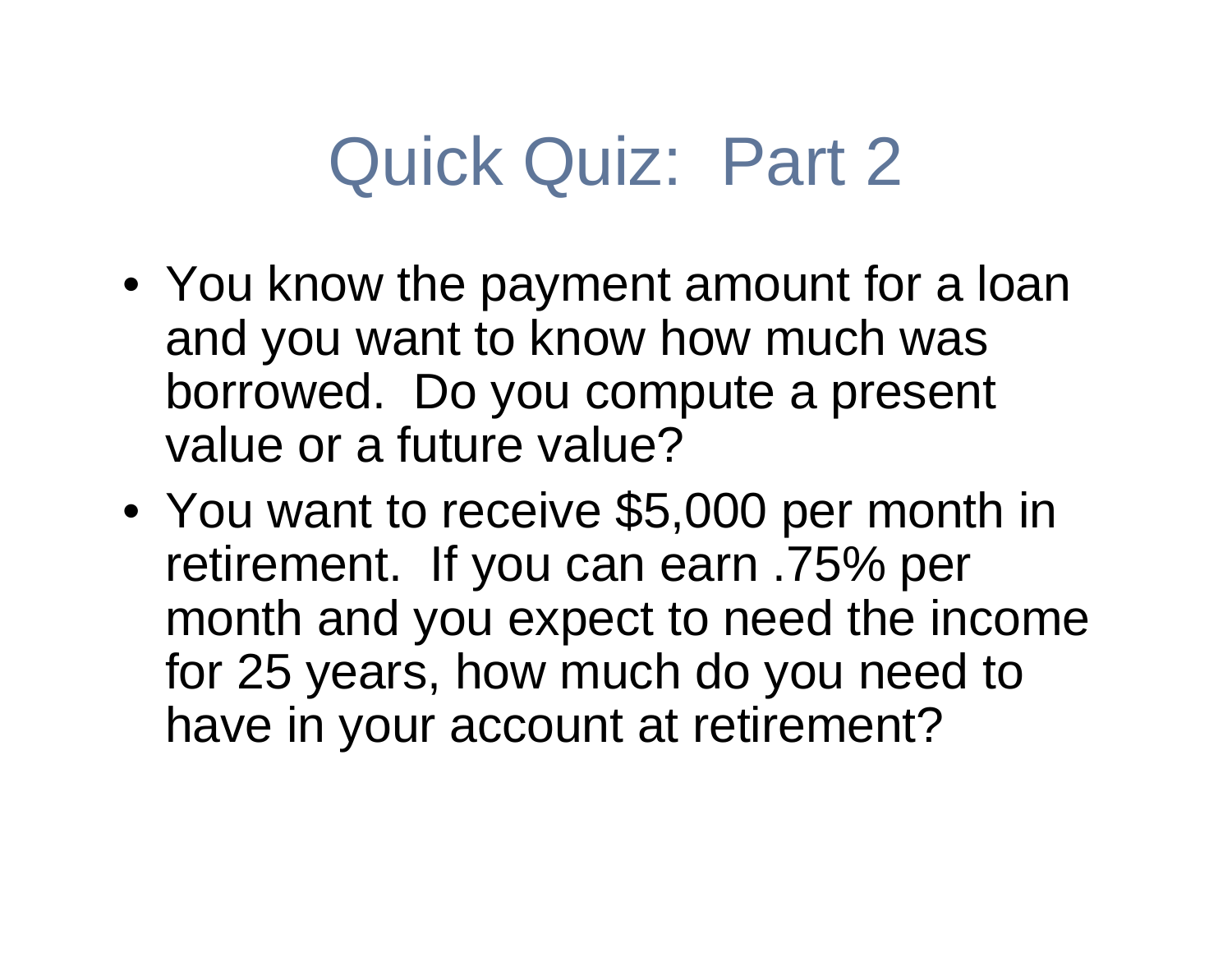## Finding the Payment

- • Suppose you want to borrow \$20,000 for a new car. You can borrow at 8% per year, compounded monthly  $(8/12 =$ .666666667% per month). If you take a 4year loan, what is your monthly payment?
	- $\bullet$  \$20,000 = C[1 1 / 1.0066667<sup>48</sup>] / .0066667
	- $C = $488.26$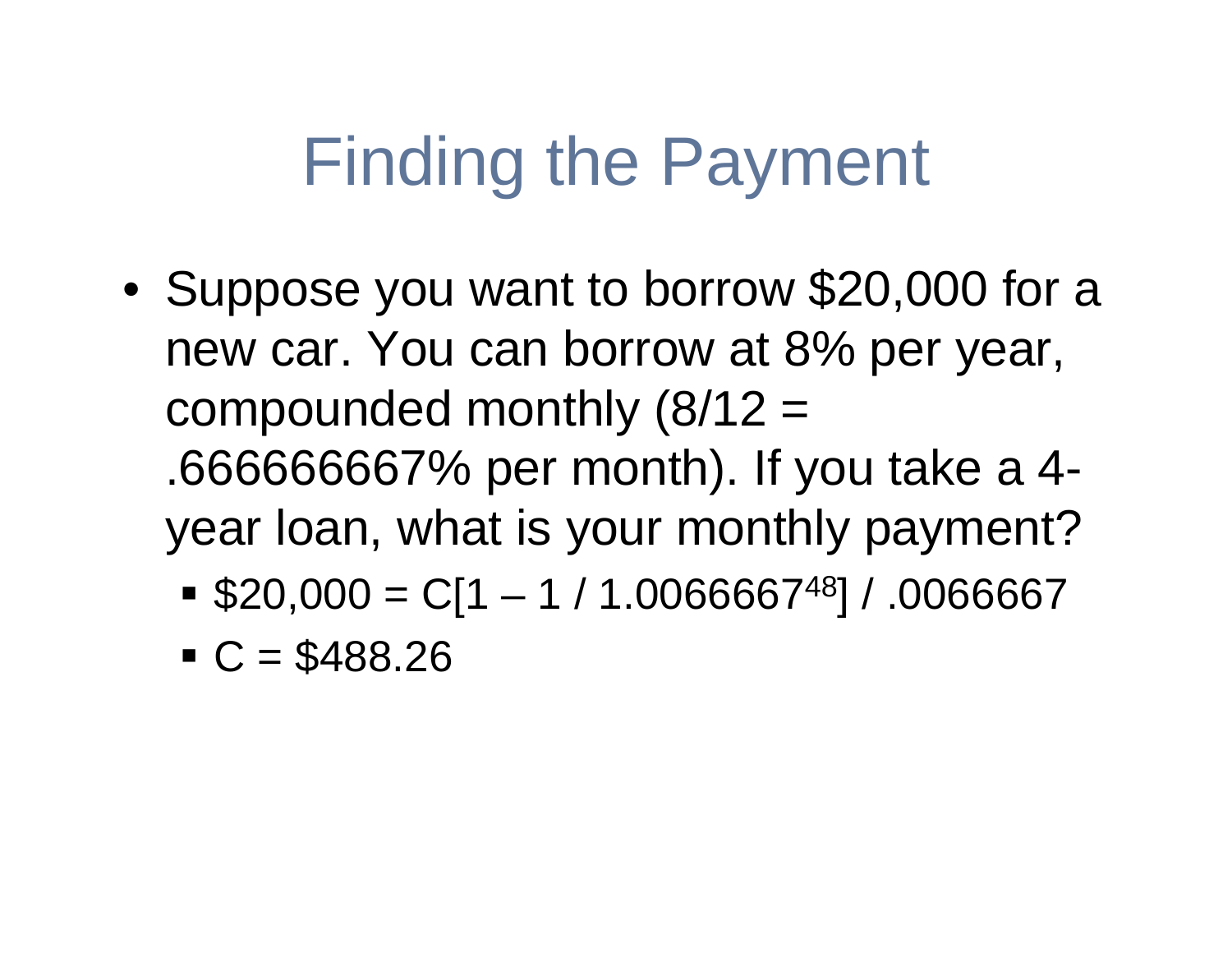Finding the Number of Payments – Example 5.6

- Start with the equation and remember your logs.
	- $\bullet$  \$1,000 = \$20(1 1/1.015<sup>t</sup>) / .015
	- $\blacksquare$ .75 = 1 1 / 1.015<sup>t</sup>
	- $\blacksquare$  1 / 1.015<sup>t</sup> = .25
	- $-1 / .25 = 1.015$
	- t = ln(1/.25) / ln(1.015) = 93.111 months = 7.75 years
- And this is only true if you don't charge anything more on the card!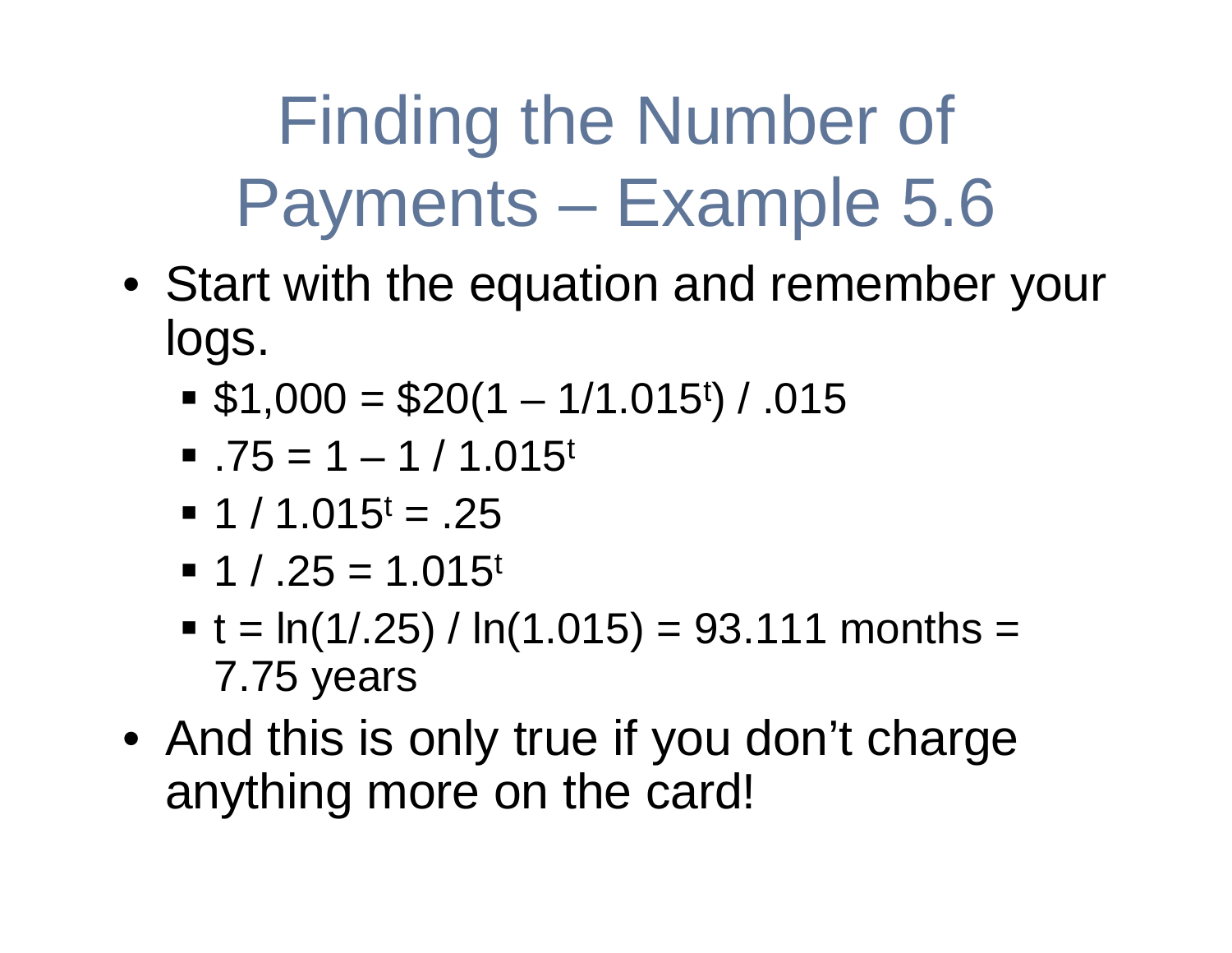# Finding the Number of Payments – Another Example

- • Suppose you borrow \$2,000 at 5% and you are going to make annual payments of \$734.42. How long is it before you pay off the loan?
	- $\$2,000 = \$734.42(1 1/1.05)$  / .05
	- .136161869 = 1 1/1.05<sup>t</sup>
	- $\blacksquare$  1/1.05<sup>t</sup> = .863838131
	- $\blacksquare$  1.157624287 = 1.05<sup>t</sup>
	- $t = ln(1.157624287) / ln(1.05) = 3$  years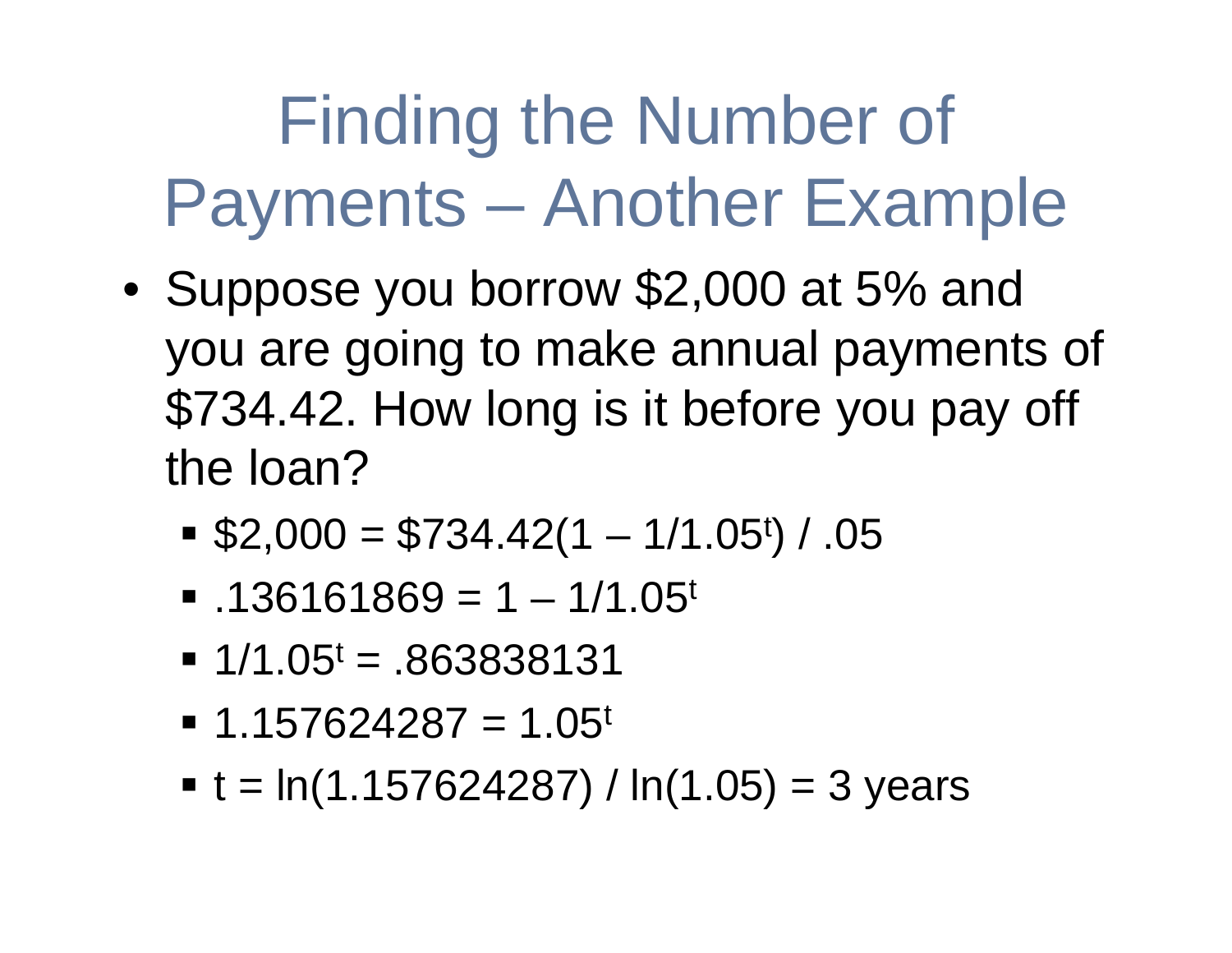## Finding the Rate

• Suppose you borrow \$10,000 from your parents to buy a car. You agree to pay \$207.58 per month for 60 months. What is the monthly interest rate?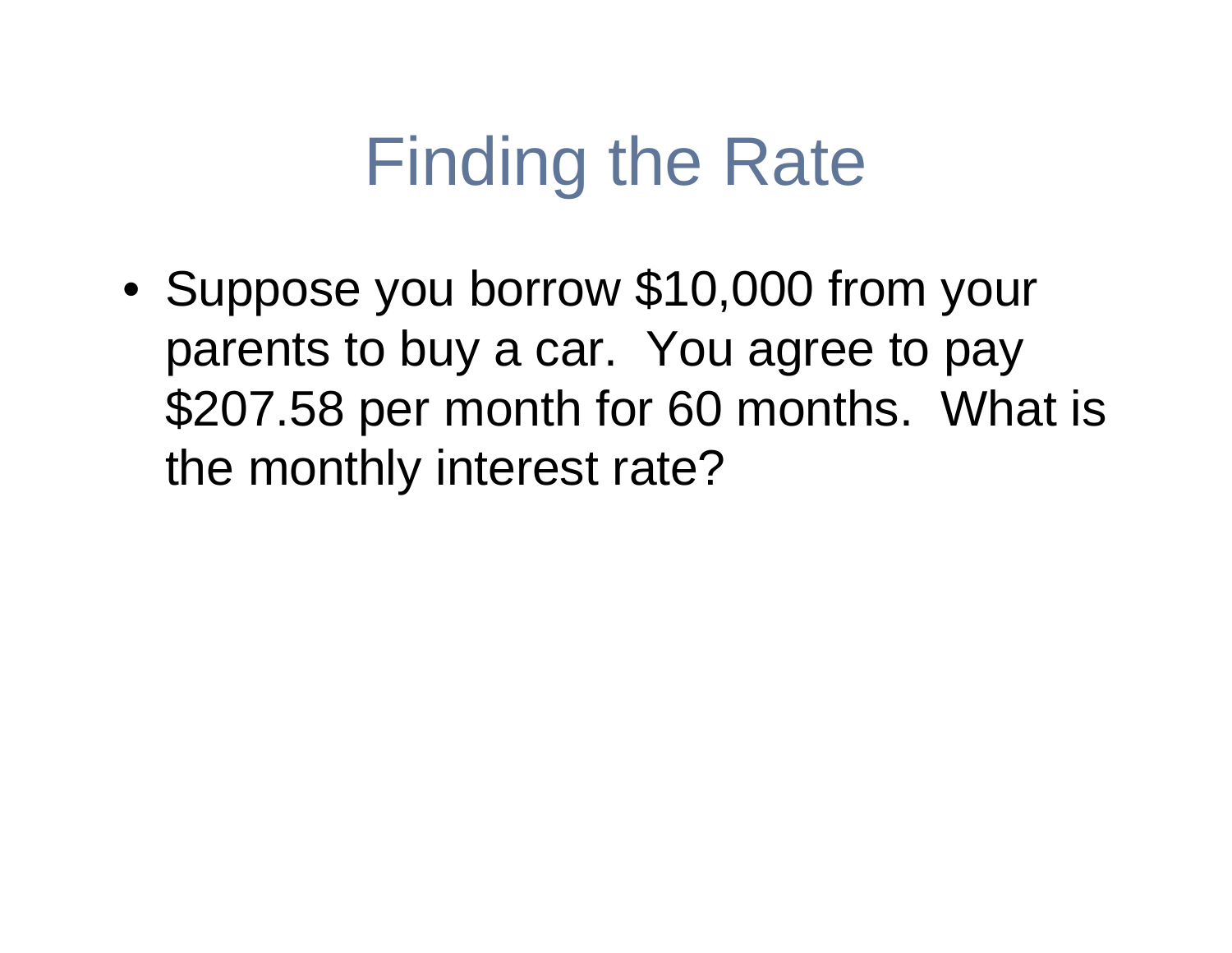# Annuity – Finding the Rate

- Trial and Error Process
	- – Choose an interest rate and compute the PV of the payments based on this rate
	- – Compare the computed PV with the actual loan amount
	- –If the computed  $PV >$  loan amount, then the interest rate is too low
	- –If the computed  $PV <$  Ioan amount, then the interest rate is too high
	- – Adjust the rate and repeat the process until the computed PV and the loan amount are equal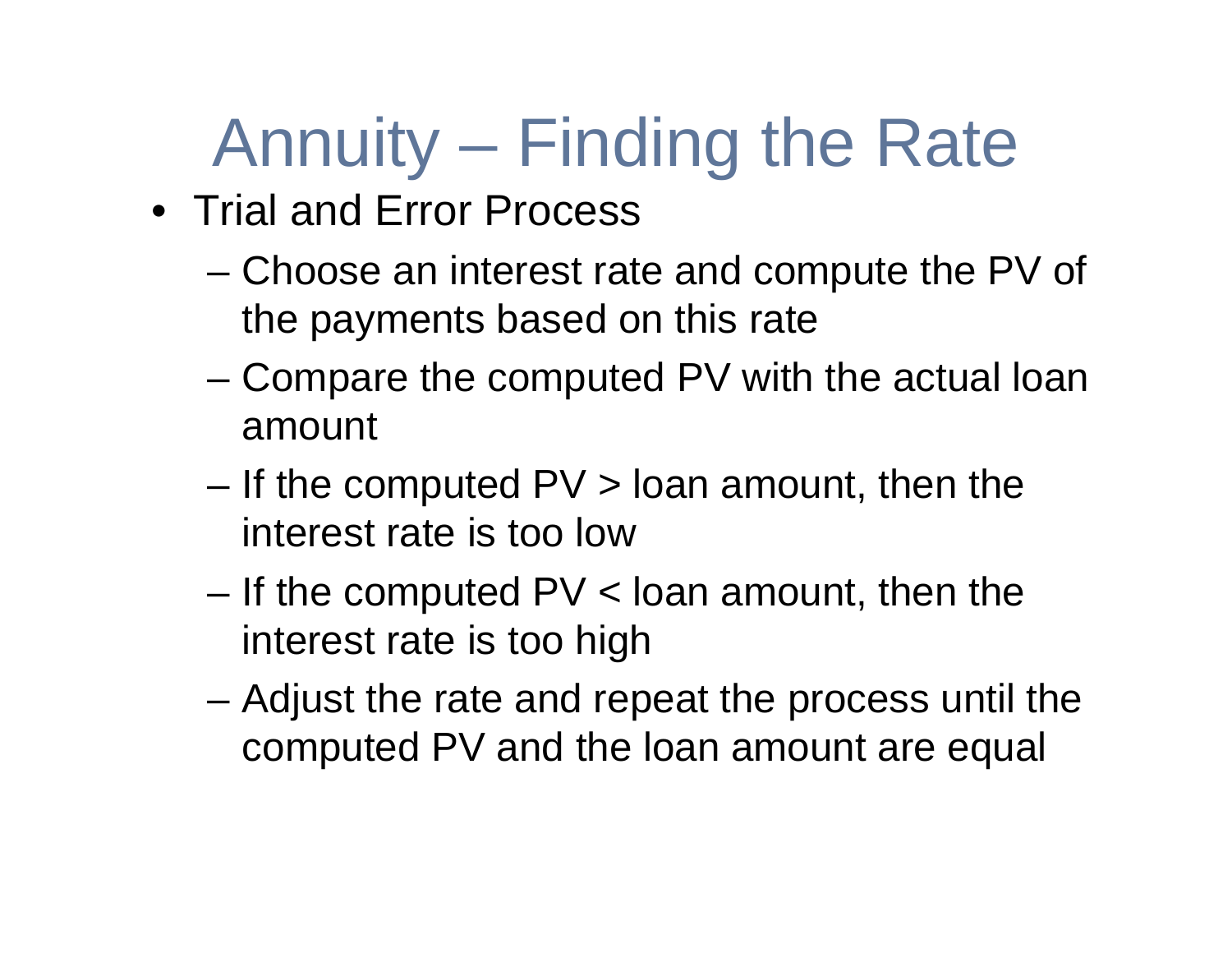## Quick Quiz: Part 3

- You want to receive \$5,000 per month for the next 5 years. How much would you need to deposit today if you can earn .75% per month?
- What monthly rate would you need to earn if you only have \$200,000 to deposit?
- Suppose you have \$200,000 to deposit and can earn .75% per month.
	- – How many months could you receive the \$5,000 payment?
	- – How much could you receive every month for 5 years?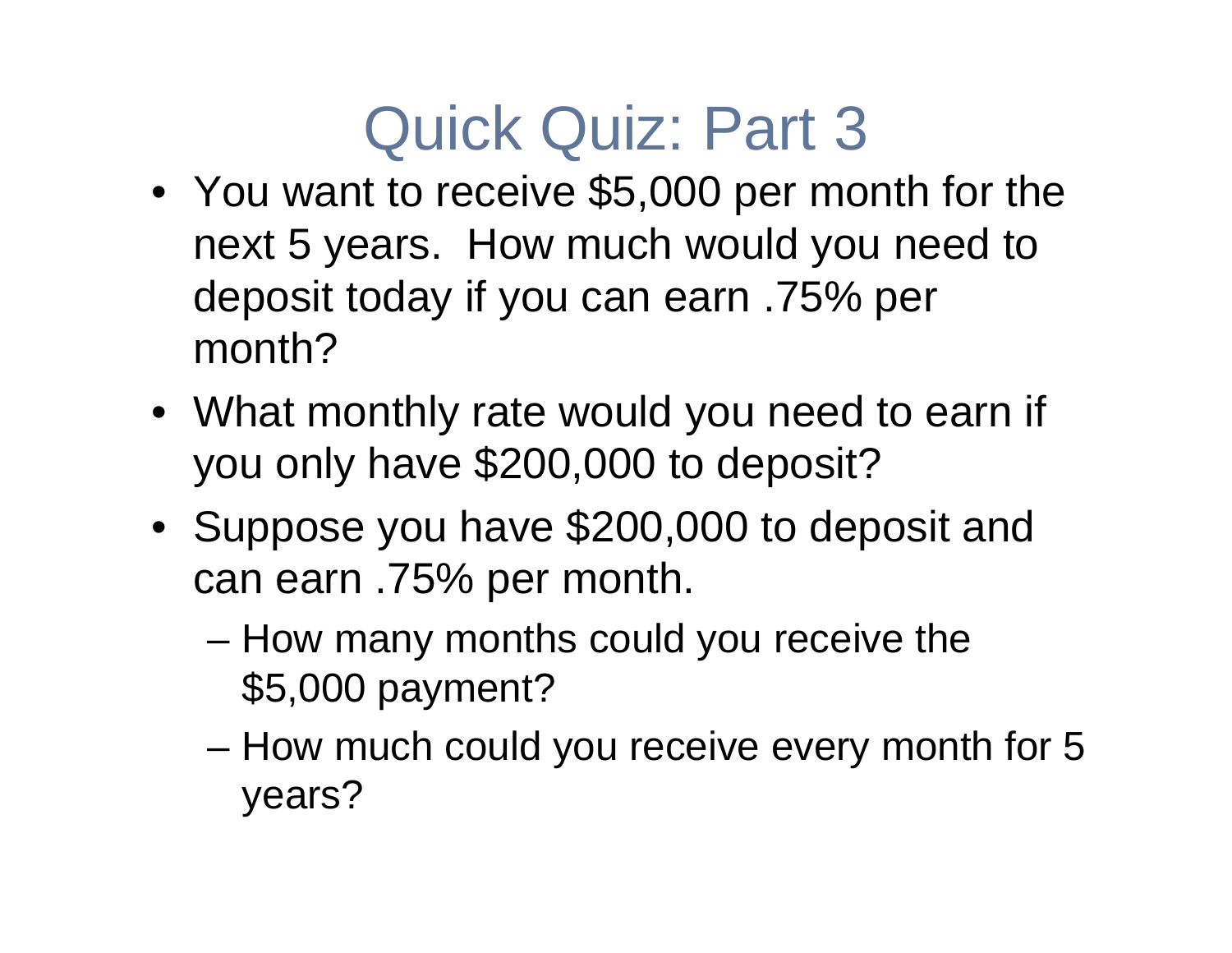#### Future Values for Annuities

- Suppose you begin saving for your retirement by depositing \$2,000 per year in an IRA. If the interest rate is 7.5%, how much will you have in 40 years?
	- $\blacktriangleright$  FV(Ordinary) = \$2,000(1.075<sup>40</sup> 1)/.075 = \$454,513.04
	- $\blacktriangleright$  FV(Due) = \$454,513.04 x 1.075 = \$488,601.52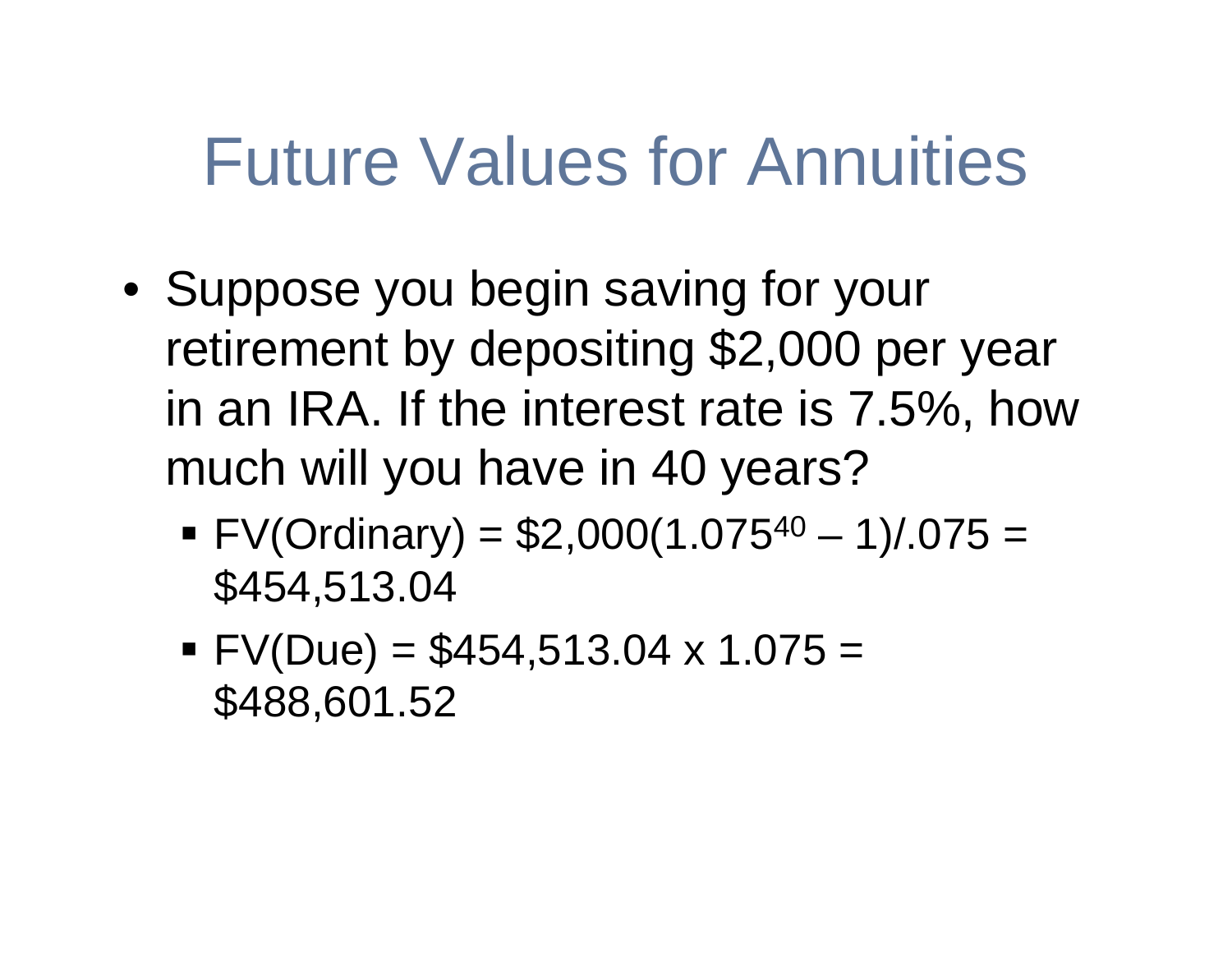## Annuity Due

- You are saving for a new house and you put \$10,000 per year in an account paying 8%. The first payment is made today. How much will you have at the end of 3 years?
	- $\blacksquare$  FV = \$10,000[(1.08<sup>3</sup> 1) / .08](1.08) = \$35,061.12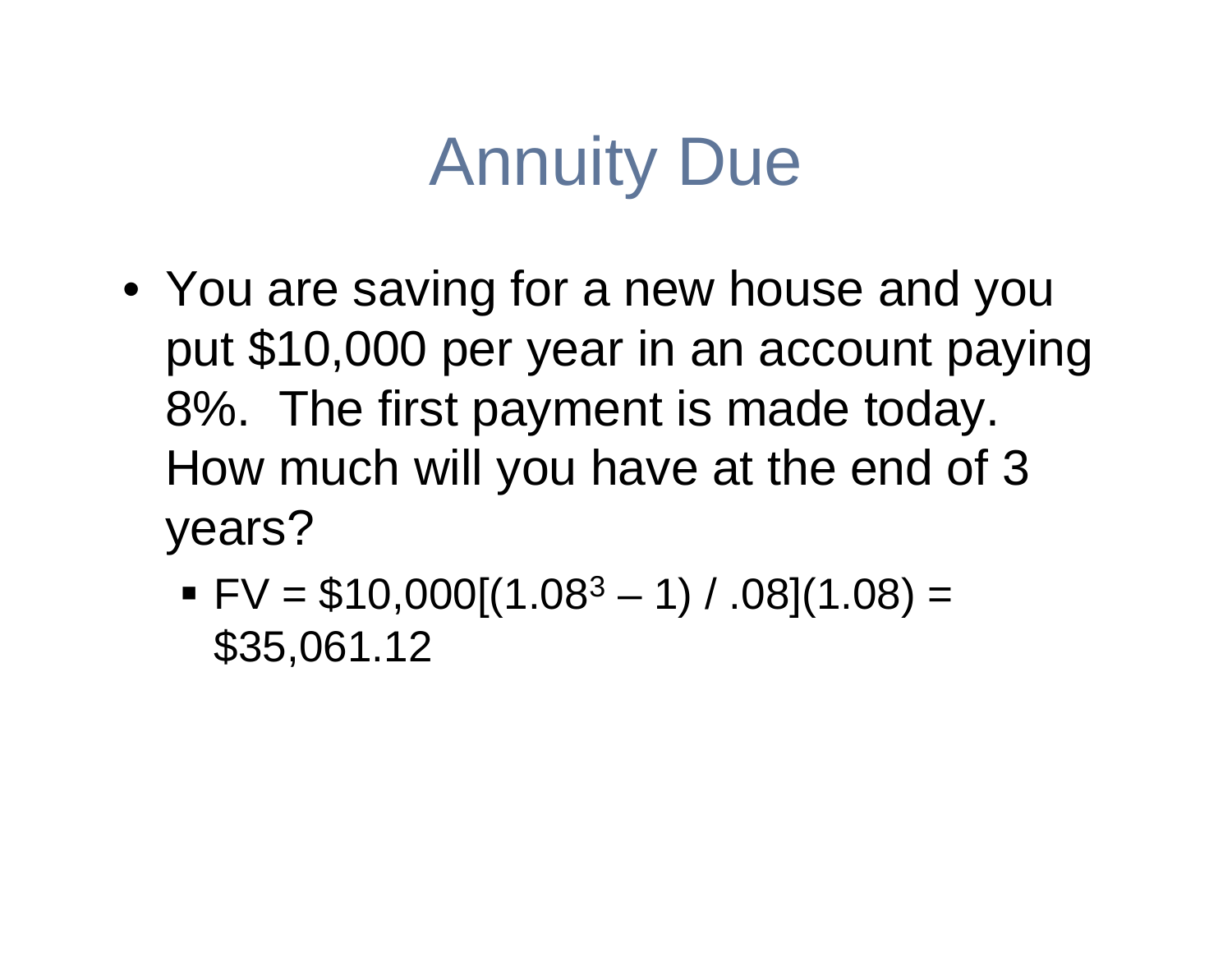#### Annuity Due Time Line

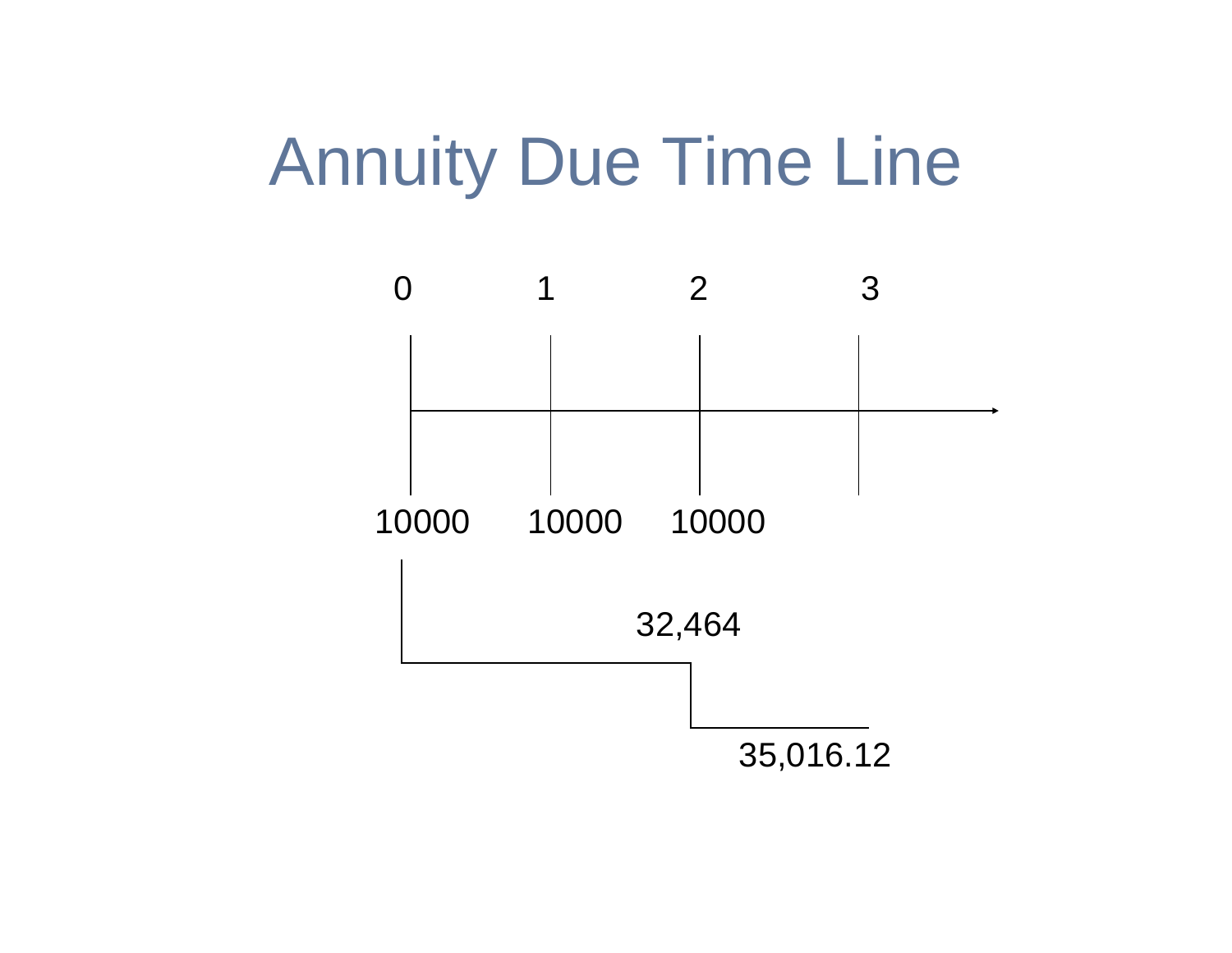## Table 5.2

#### I. Symbols

- $PV =$  Present value, what future cash flows are worth today
- $FV_t$  = Future value, what cash flows are worth in the future at time t
	- $r =$  Interest rate, rate of return, or discount rate per period typically, but not always, one year
	- $t =$  Number of periods typically, but not always, the number of years
	- $C =$ Cash amount
- II. Future value of C invested per period for t periods at r percent per period  $FV_t = C \times [(1 + r)^t - 1]/r$

A series of identical cash flows is called an annuity, and the term  $[(1 + r)^t - 1]/r$  is called the annuity future value factor.

#### Present value of C per period for t periods at r percent per period  $III.$  $PV = C \times \{1 - [1/(1 + r)^{t}]\}/r$

The term  $\{1 - [1/(1 + r)^t]\}/r$  is called the annuity present value factor.

Present value of a perpetuity of C per period  $IV.$  $PV = C/r$ 

A perpetuity has the same cash flow every year forever.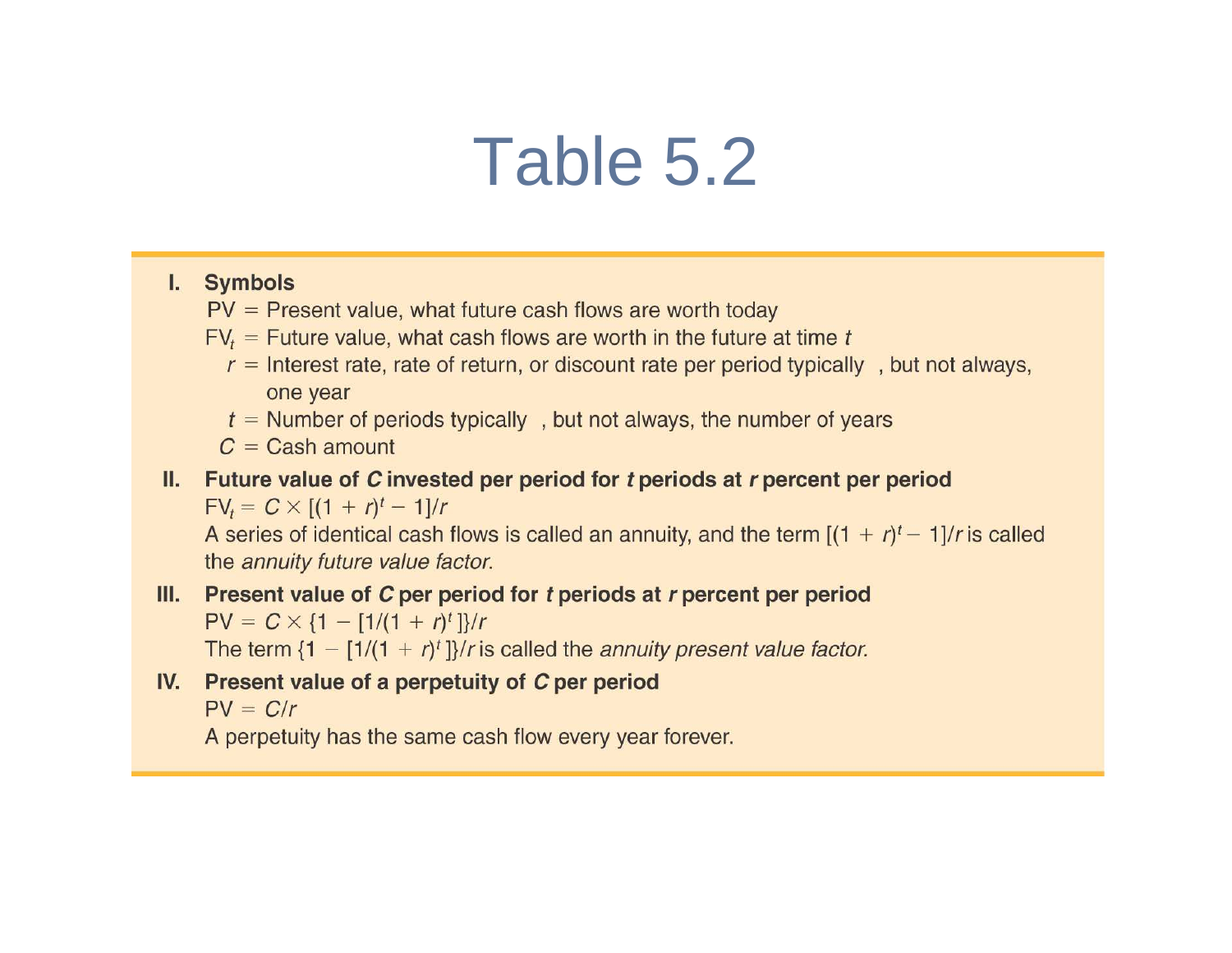# Example: Work the Web

- Another online financial calculator can be found at Moneychimp
- Click on the Web surfer and work the following example
	- **Choose calculator and then annuity**
	- You just inherited \$5 million. If you can earn 6% on your money, how much can you withdraw each year for the next 40 years?
	- Moneychimp assumes annuity due!!!
	- Payment = \$313,497.81

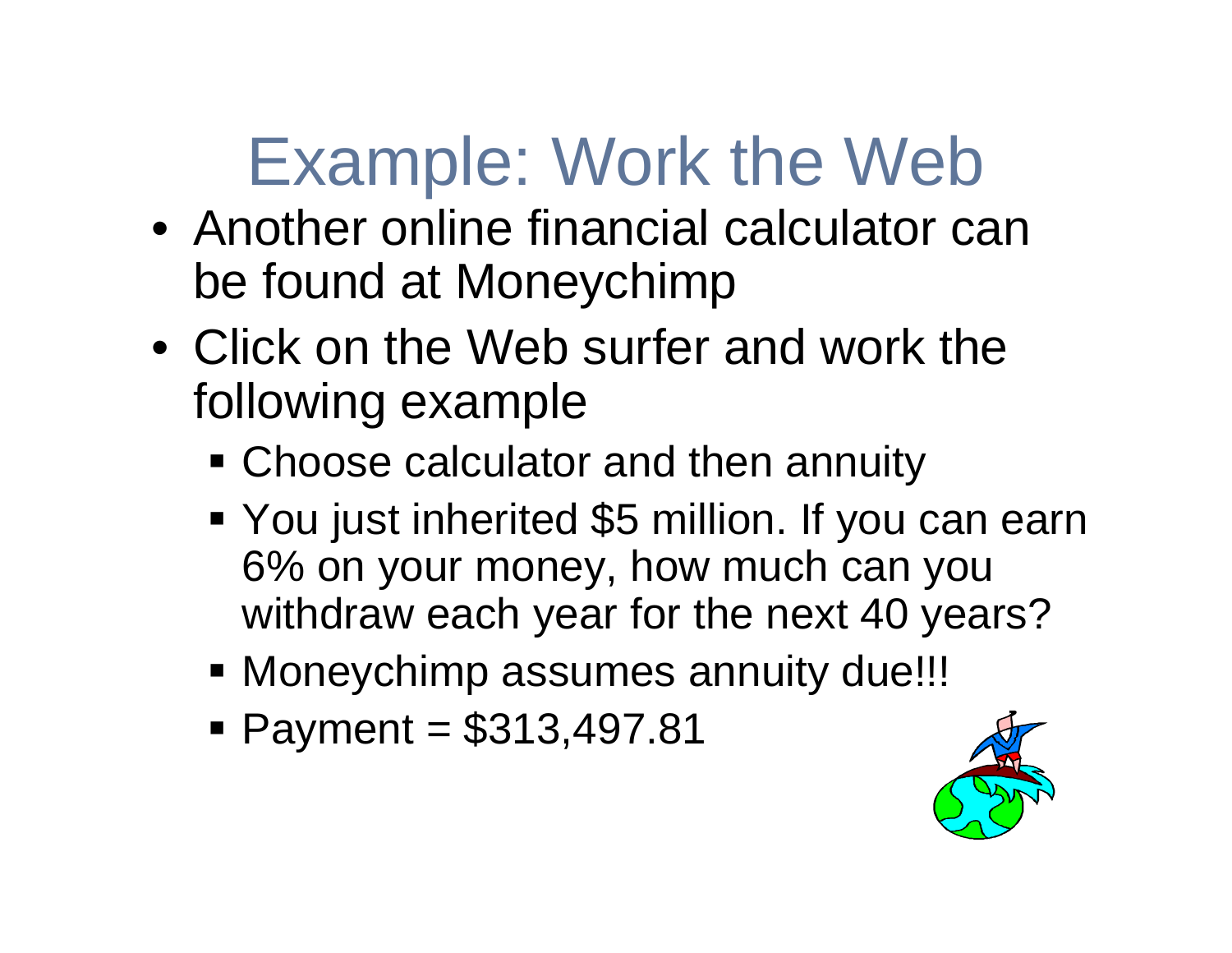## Perpetuity – Example 5.7

- Perpetuity formula: PV = C / r
- Current required return:
	- $\bullet$  \$40 = \$1 / r
	- $r = 0.025$  or 2.5% per quarter
- Dividend for new preferred:
	- $\$100 = C / .025$
	- $\textdegree$  C = \$2.50 per quarter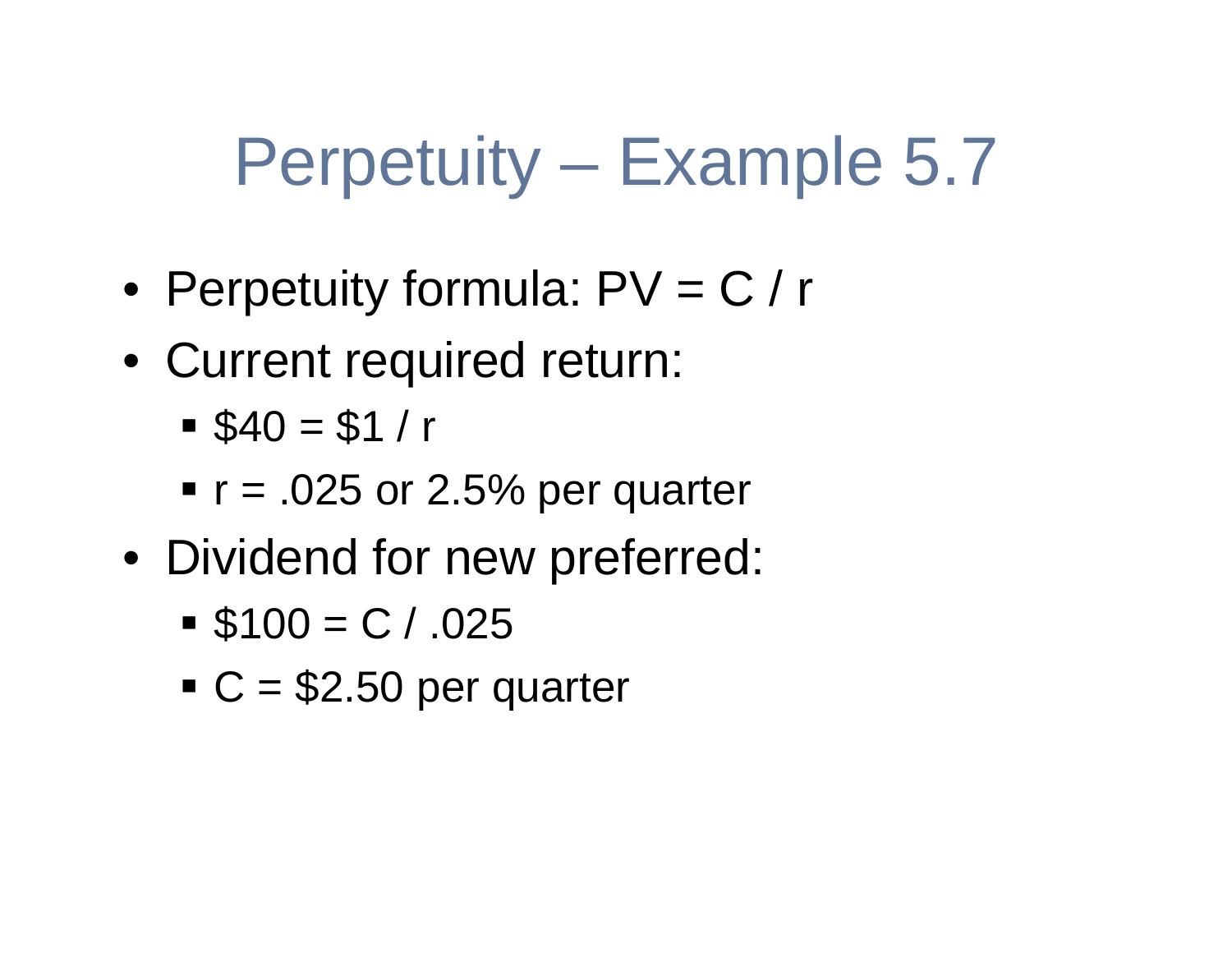### Quick Quiz: Part 4

- You want to have \$1 million to use for retirement in 35 years. If you can earn 1% per month, how much do you need to deposit on a monthly basis if the first payment is made in one month?
- What if the first payment is made today?
- You are considering preferred stock that pays a quarterly dividend of \$1.50. If your desired returnis 3% per quarter, how much would you be willing to pay?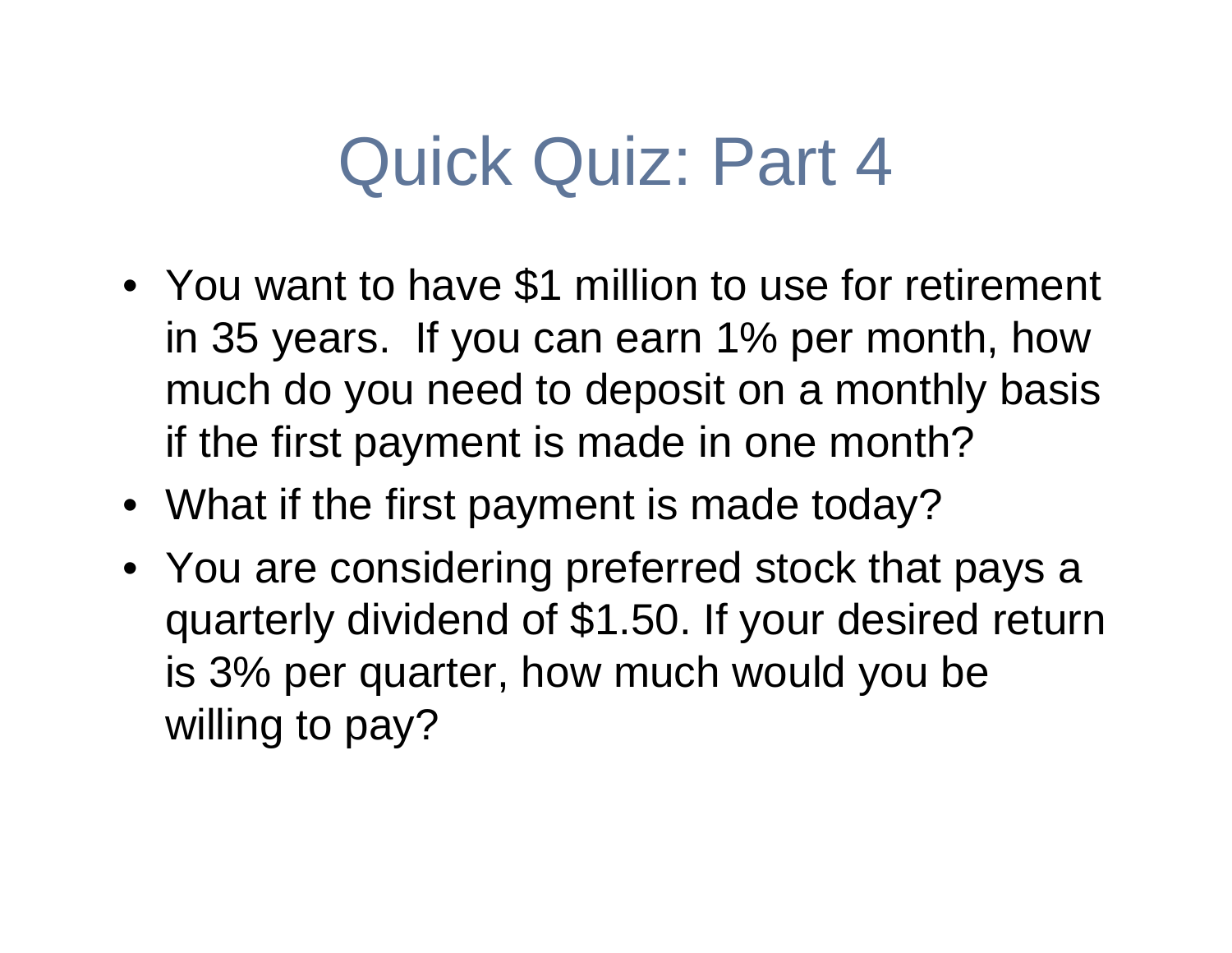# Effective Annual Rate (EAR)

- This is the actual rate paid (or received) after accounting for compounding that occurs during the year
- If you want to compare two alternative investments with different compounding periods, you need to compute the EAR and use that for comparison.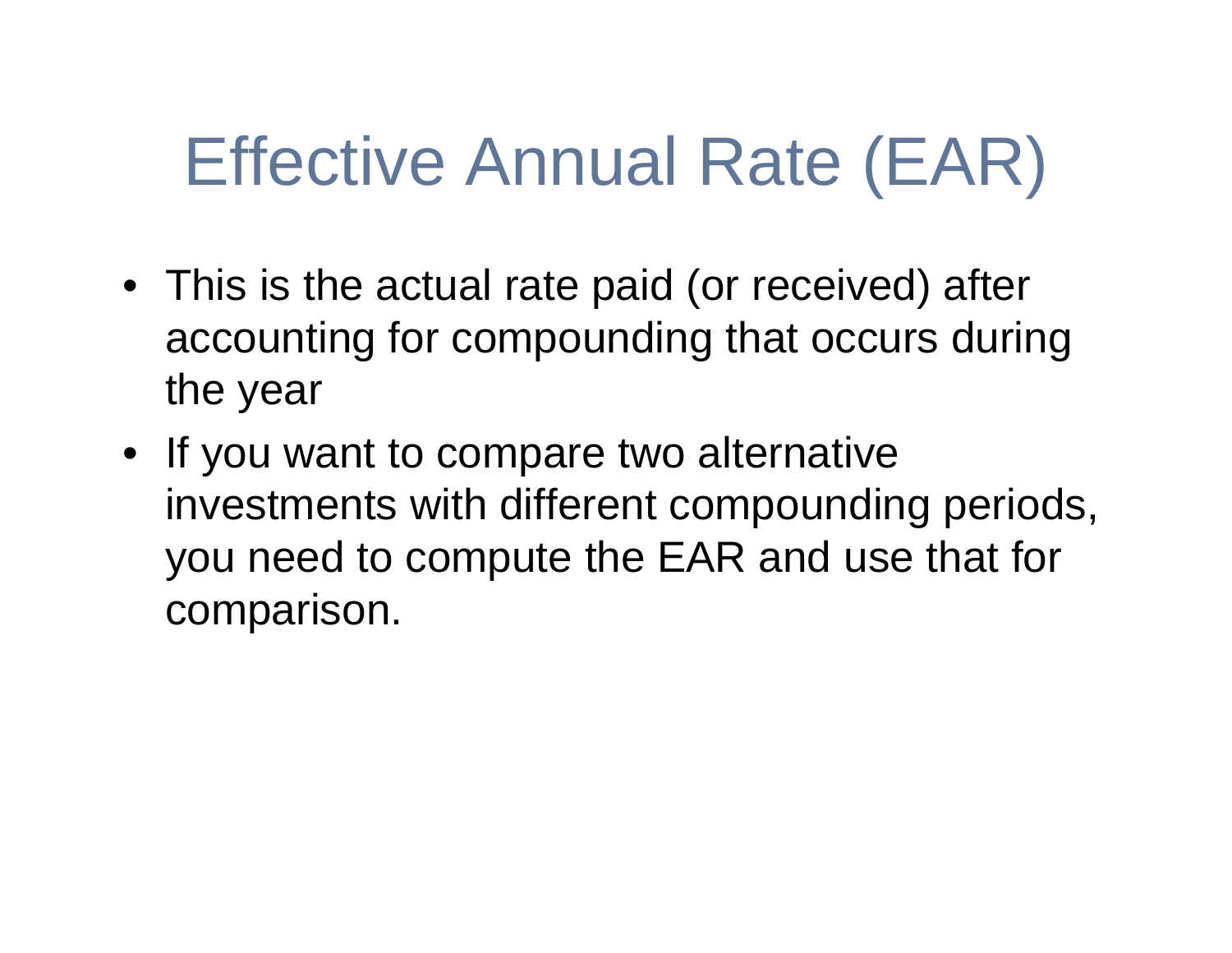# Annual Percentage Rate

- This is the annual rate that is quoted by law
- By definition, APR = period rate times the number of periods per year
- Consequently, to get the period rate we rearrange the APR equation:
	- – Period rate = APR / number of periods per year
- You should NEVER divide the effective rate by the number of periods per year –it will NOT give you the period rate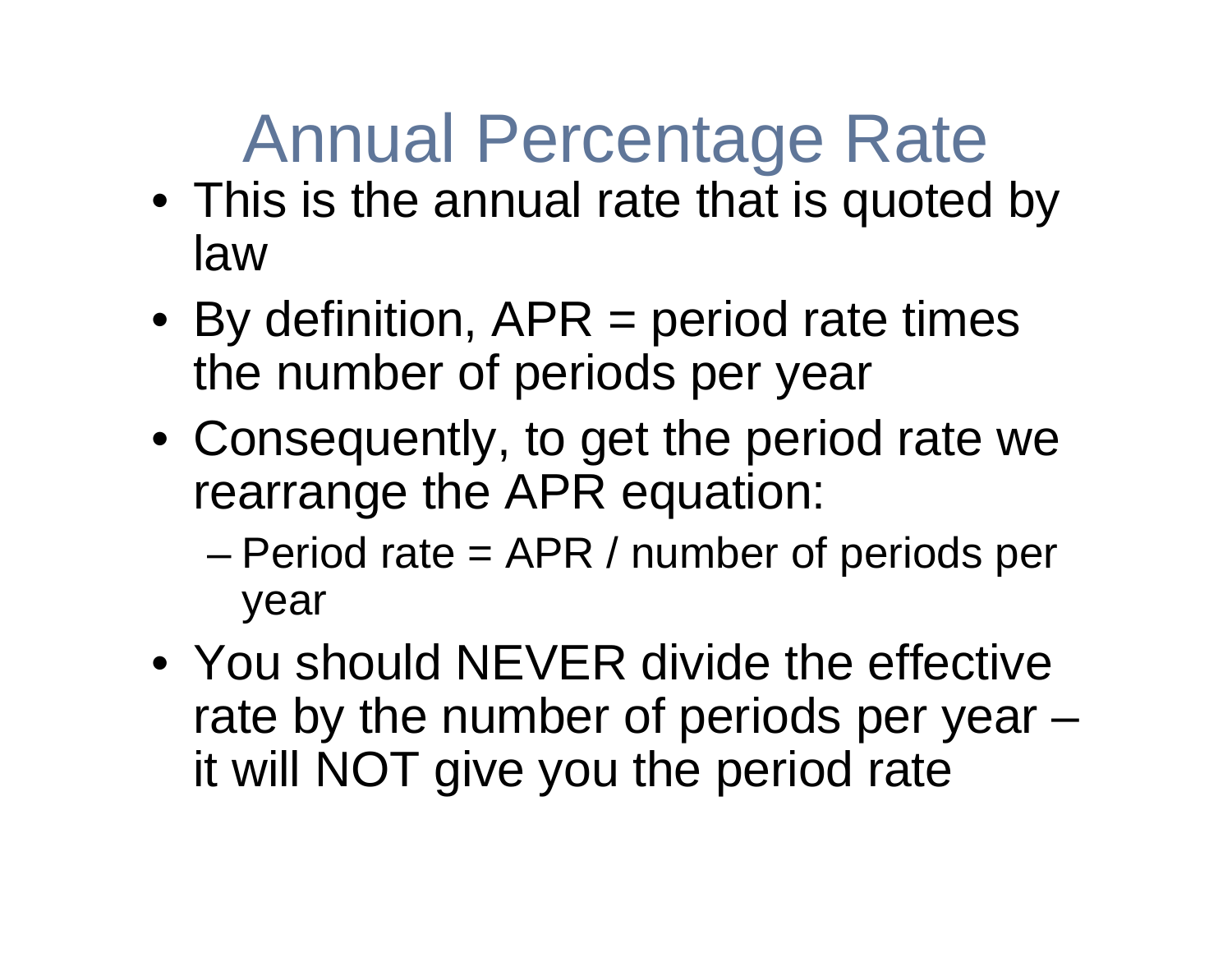# Computing APRs

• What is the APR'if the monthly rate is .5%?

 $\blacksquare$  .5%(12) = 6%

- What is the APR if the semiannual rate is .5%?
	- $\blacksquare$  .5%(2) = 1%
- What is the monthly rate if the APR is 12% with monthly compounding?
	- $\blacksquare$  12% / 12 = 1%
	- Can you divide the above APR by 2 to get the semiannual rate? NO!!! You need an APR based on semiannual compounding to find the semiannual rate.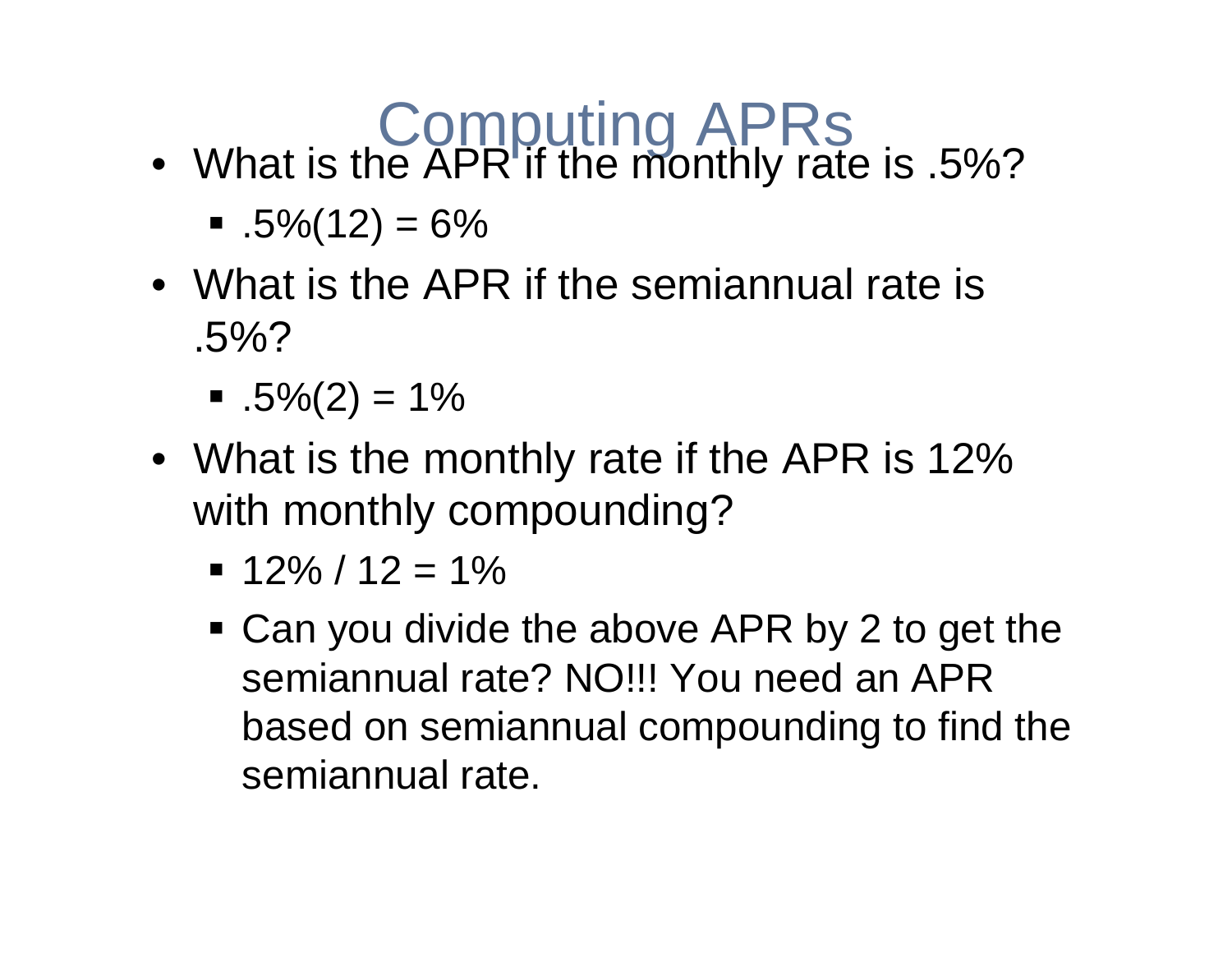### Things to Remember

- You ALWAYS need to make sure that the interest rate and the time period match.
	- – If you are looking at annual periods, you need an annual rate.
	- – If you are looking at monthly periods, you need a monthly rate.
- If you have an APR based on monthly compounding, you have to use monthly periods for lump sums, or adjust the interest rate appropriately if you have payments other than monthly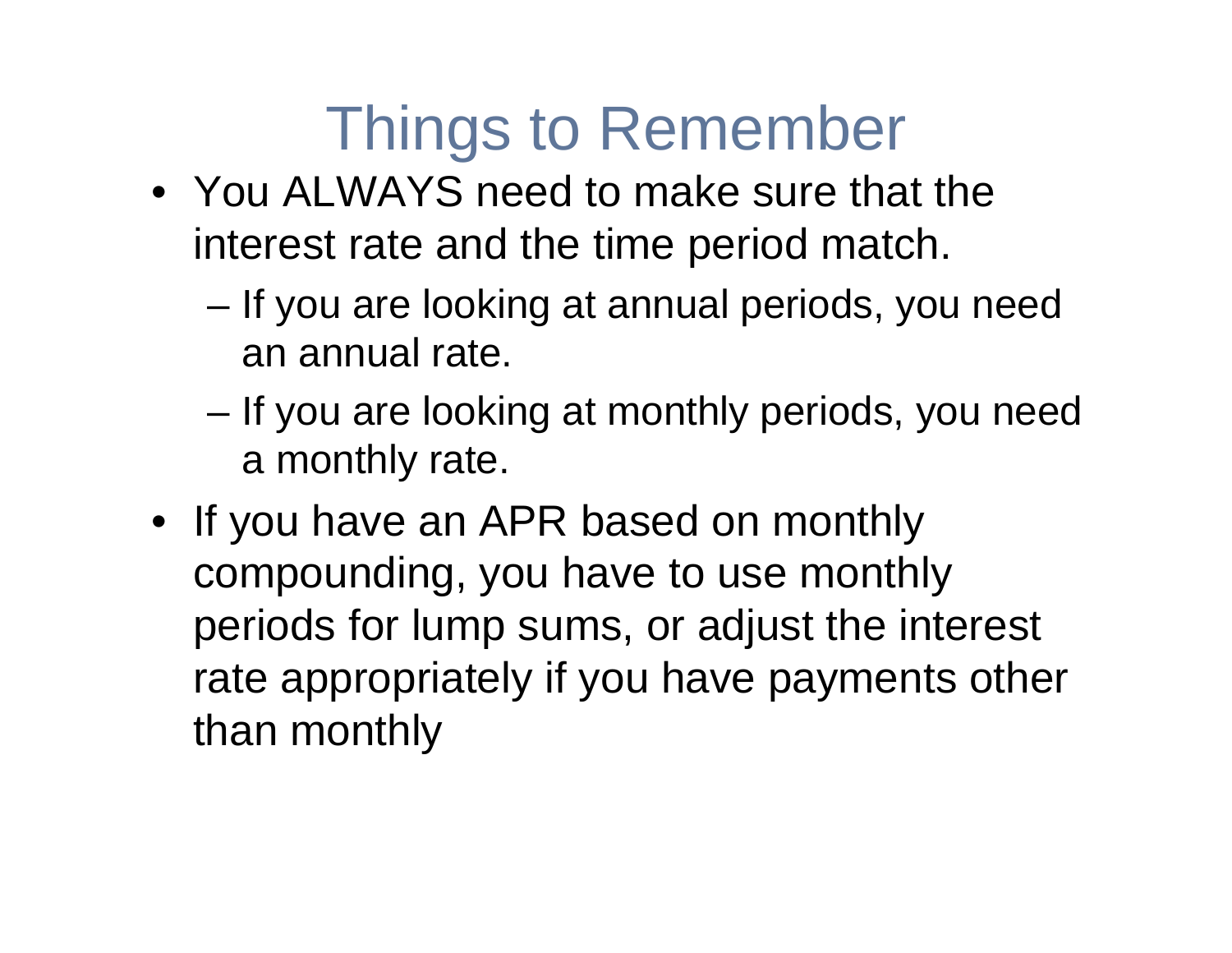### Computing EARs - Example

- Suppose you can earn 1% per month on \$1 invested today.
	- –What is the APR?  $1\% (12) = 12\%$
	- – How much are you effectively earning?
		- FV = 1(1.01) $^{12}$  = 1.1268
		- Rate = (1.1268 1) / 1 = .1268 = 12.68%
- Suppose if you put it in another account, and you earn 3% per quarter.
	- –What is the APR?  $3\%(4) = 12\%$
	- $-$  HAW MULL'A 214 VALLAHAMAN How much are you effectively earning?
		- FV = 1(1.03) $^4$  = 1.1255
		- Rate = (1.1255 1) / 1 = .1255 = 12.55%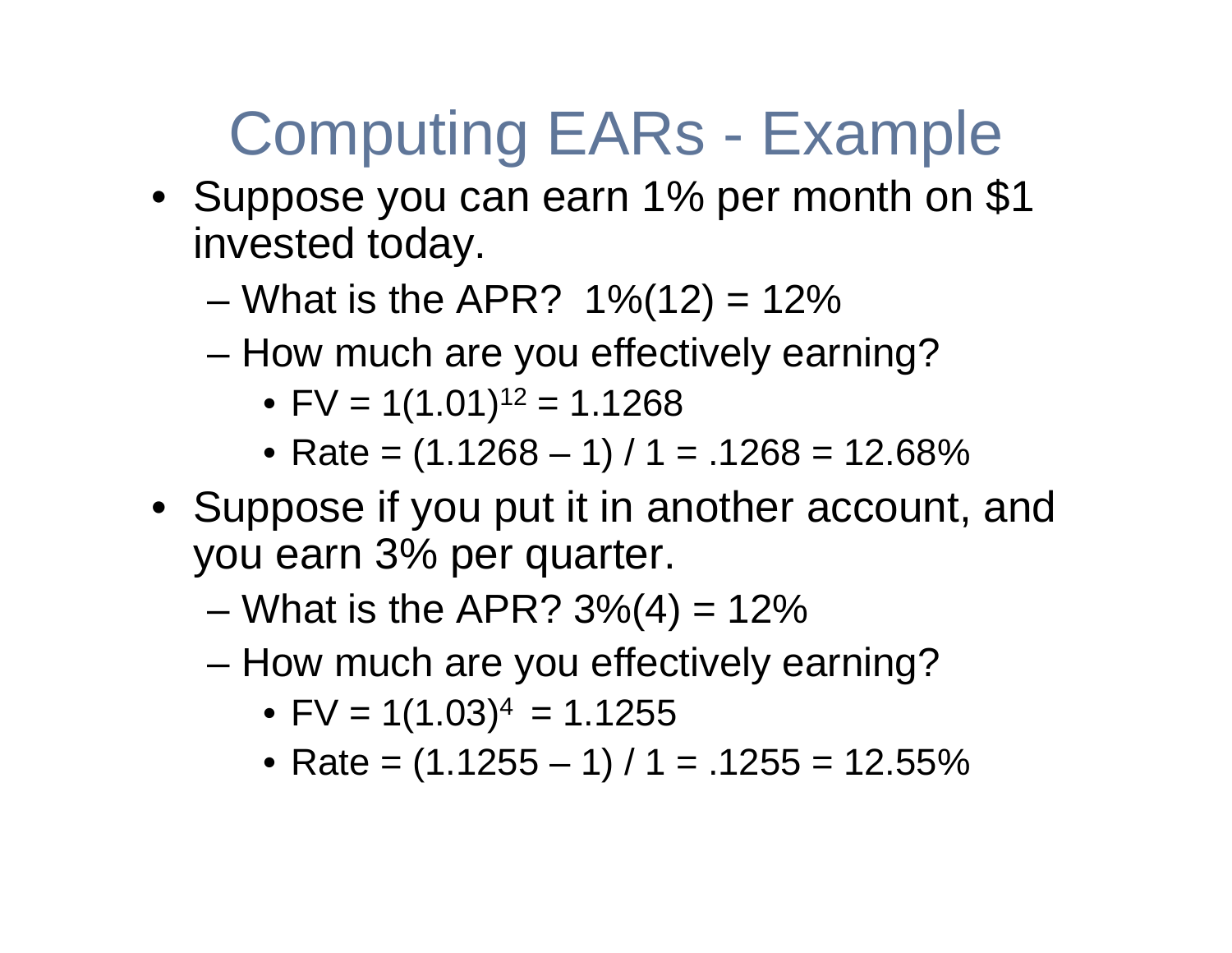#### EAR - Formula



Remember that the APR is the quoted rate, and m is the number of compounds per year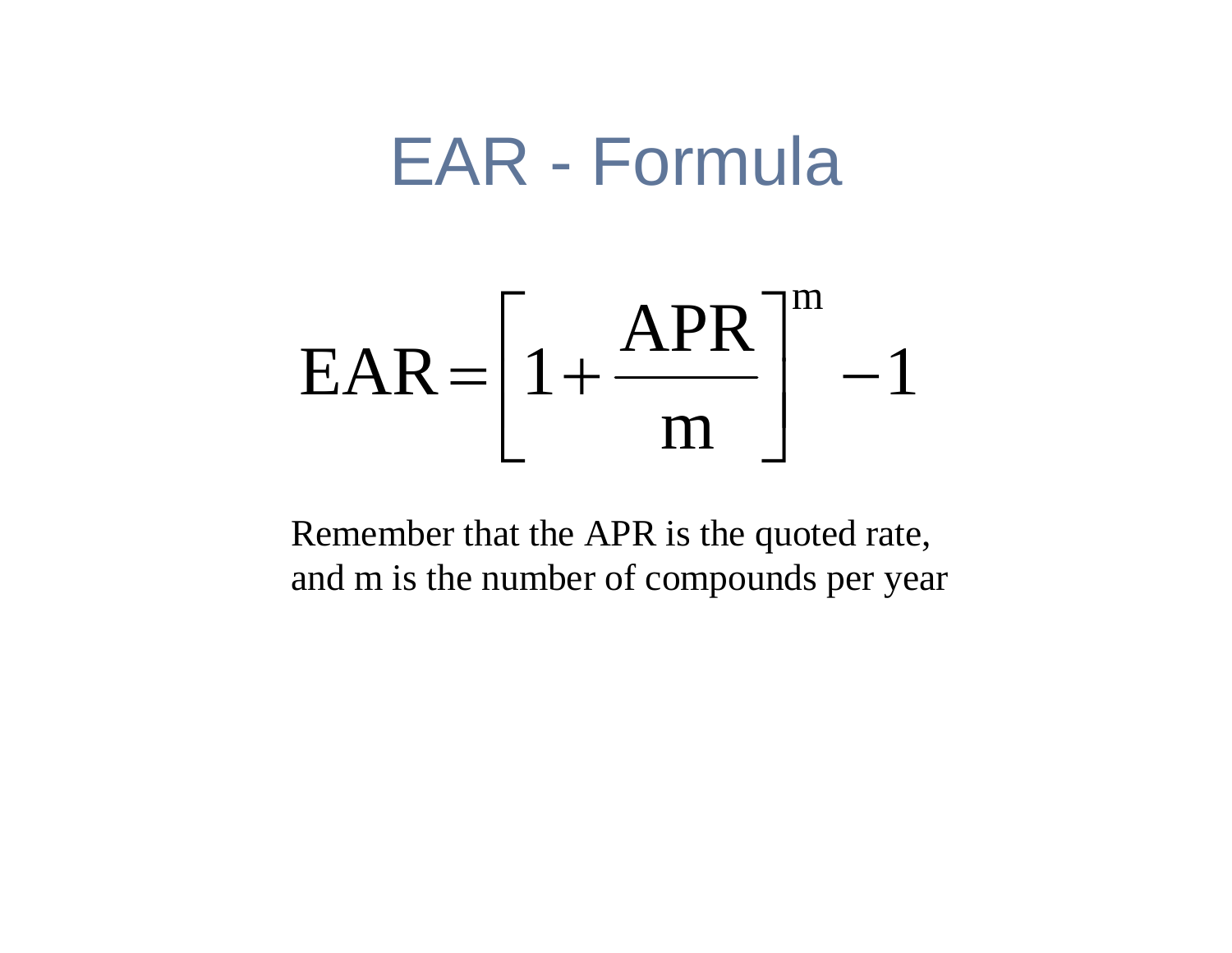#### Decisions, Decisions II

- You are looking at two savings accounts. One pays 5.25%, with daily compounding. The other pays 5.3% with semiannual compounding. Which account should you use?
	- – First account:
		- $\bullet$  EAR = (1 + .0525/365) $^{365}$   $-$  1 = 5.39%
	- – Second account:
		- EAR =  $(1 + .053/2)^2 1 = 5.37\%$
- Which account should you choose and why?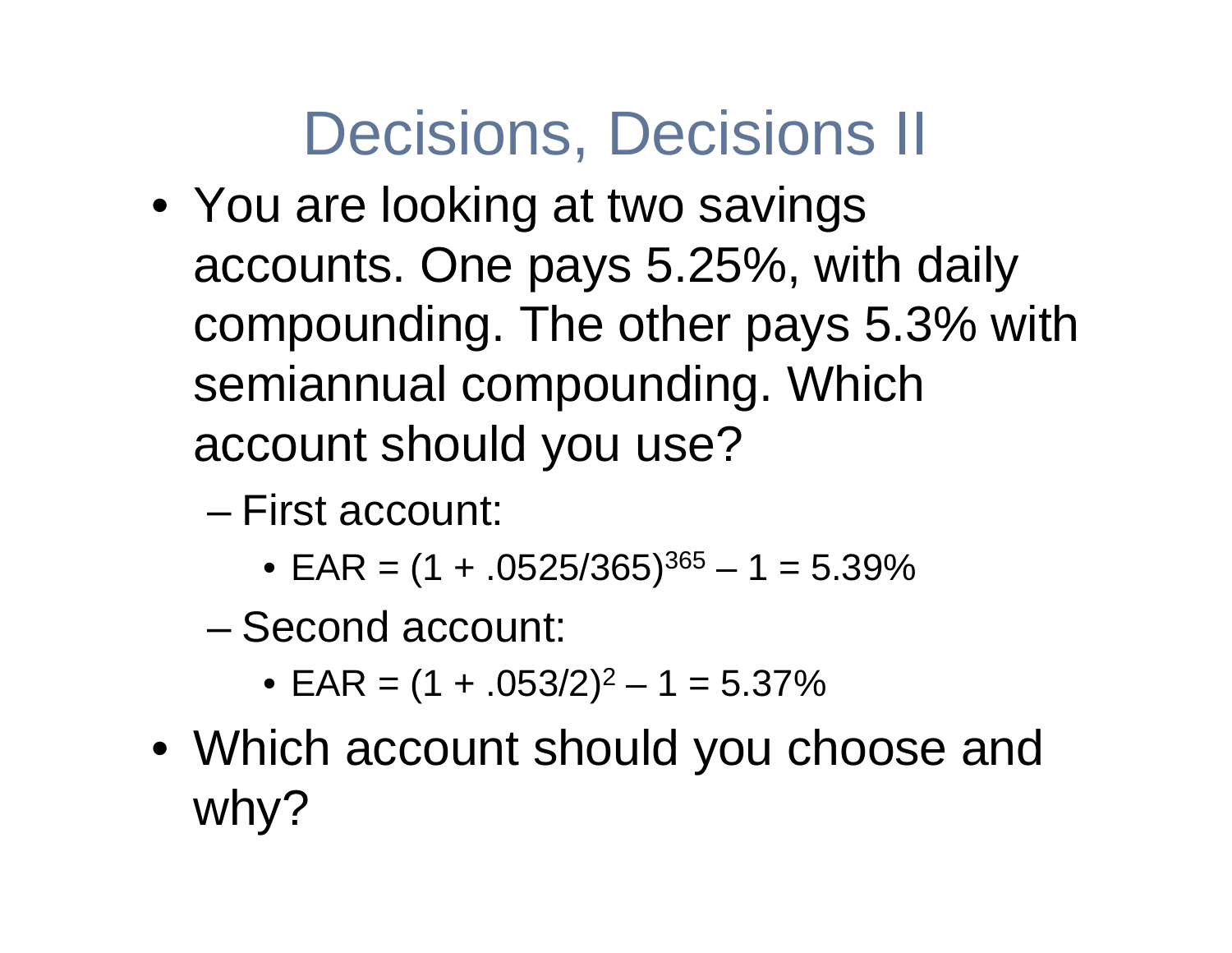### Decisions, Decisions II Continued

- Let's verify the choice. Suppose you invest \$100 in each account. How much will you have in each account in one year?
	- First Account:
		- Daily rate = .0525 / 365 = .00014383562
		- FV =  $$100(1.00014383562)^{365} = $105.39$
	- Second Account:
		- Semiannual rate = .053 / 2 = .0265
		- FV =  $$100(1.0265)^2 = $105.37$
- You have more money in the first account.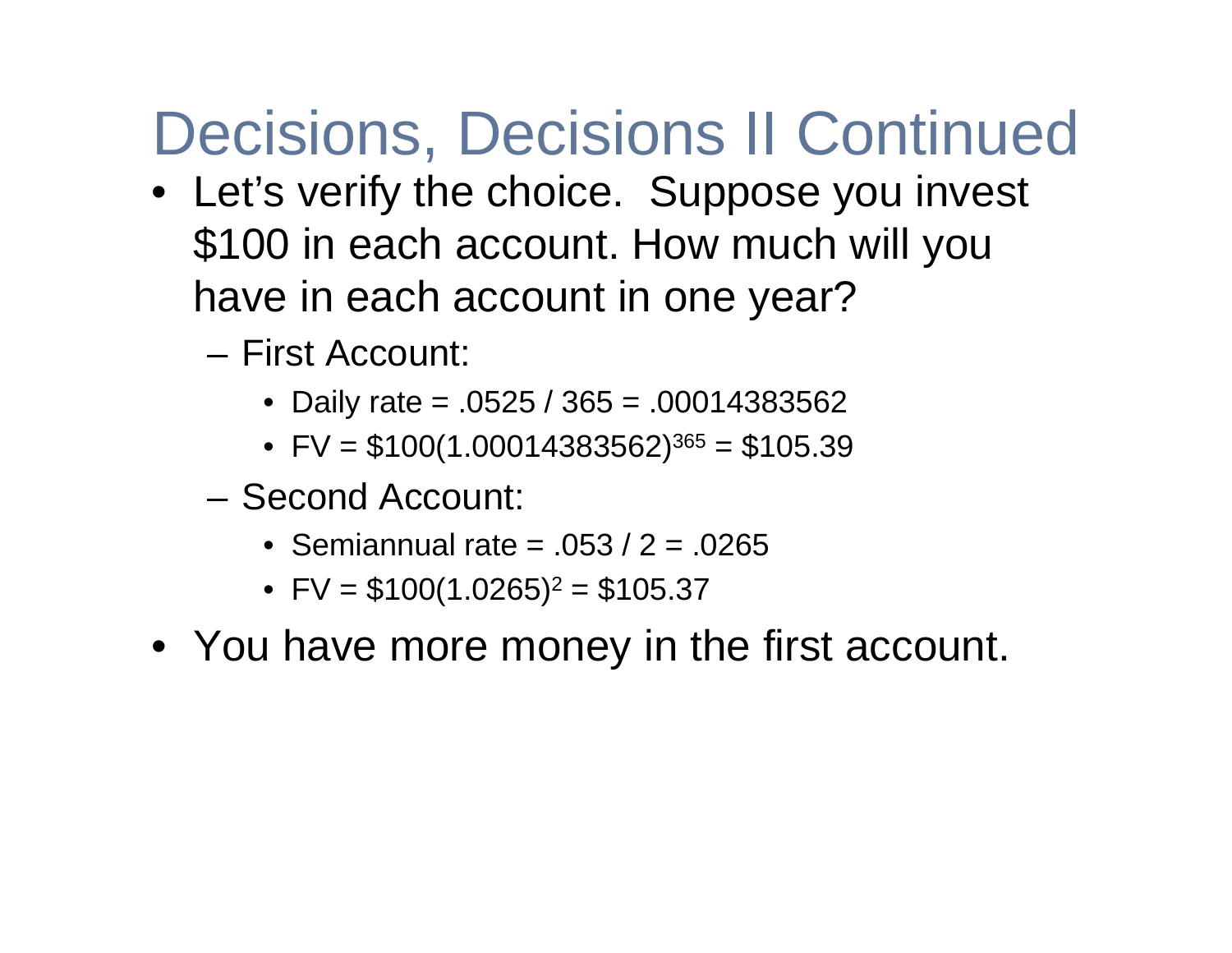# Computing APRs from EARs

• If you have an effective rate, how can you compute the APR? Rearrange the EAR equation and you get:

$$
APR = m \left[ (1 + EAR)^{\frac{1}{m}} - 1 \right]
$$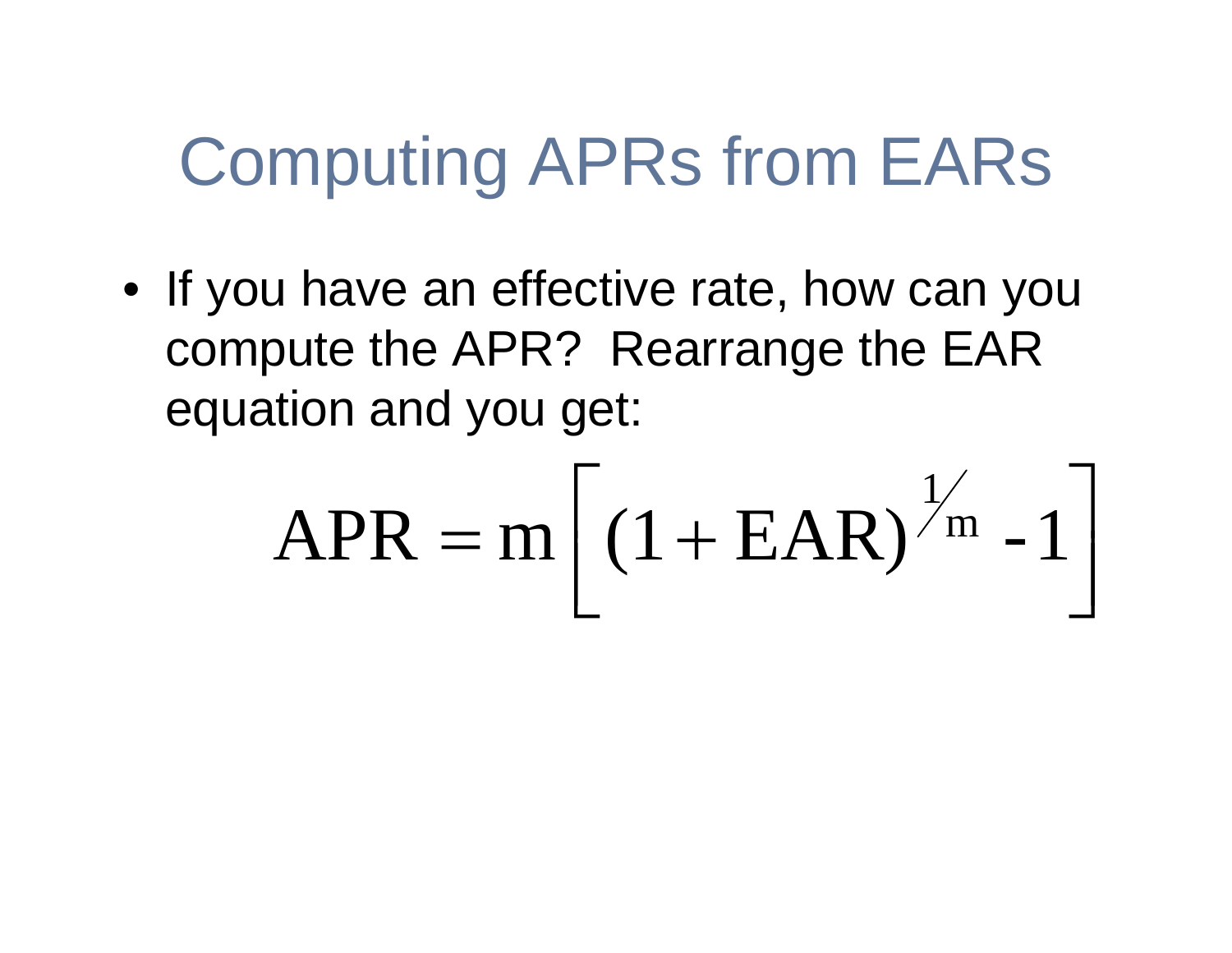### APR - Example

• Suppose you want to earn an effective rate of 12% and you are looking at an account that compounds on a monthly basis. What APR must they pay?

$$
APR = 12[(1+.12)^{1/12} - 1] = .113865515
$$
  
or 11.39%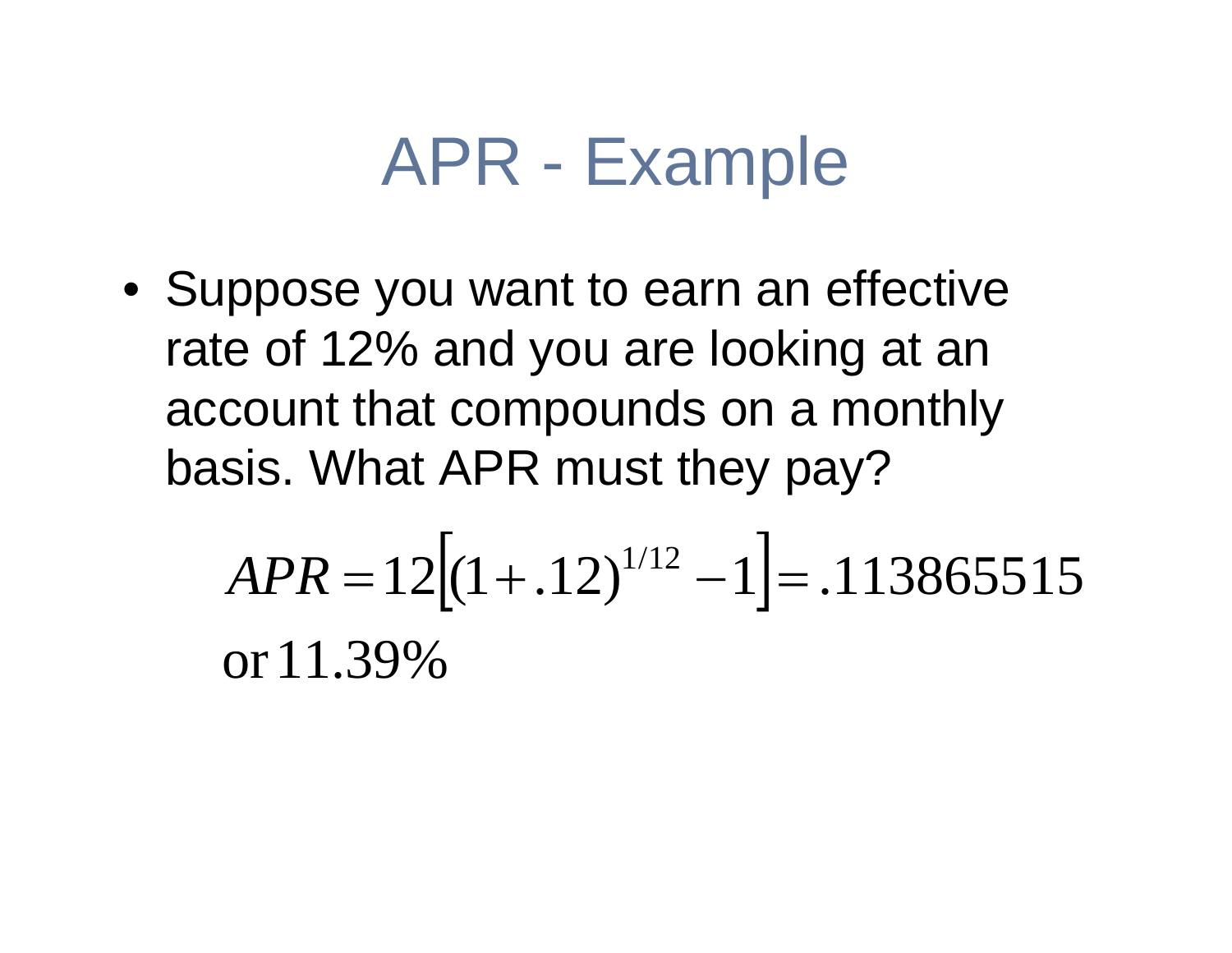# Computing Payments with APRs

- Suppose you want to buy a new computer system. The store will allow you to make monthly payments. The entire computer system costs \$3,500. The loan period is for 2 years, and the interest rate is 16.9% with monthly compounding. What is your monthly payment?
	- Monthly rate = .169 / 12 = .01408333333
	- Number of months  $= 2(12) = 24$
	- $$3,500 = C[1 - 1 / (1.01408333333)^{24}]/$ .01408333333
	- $\blacksquare$  C = \$172.88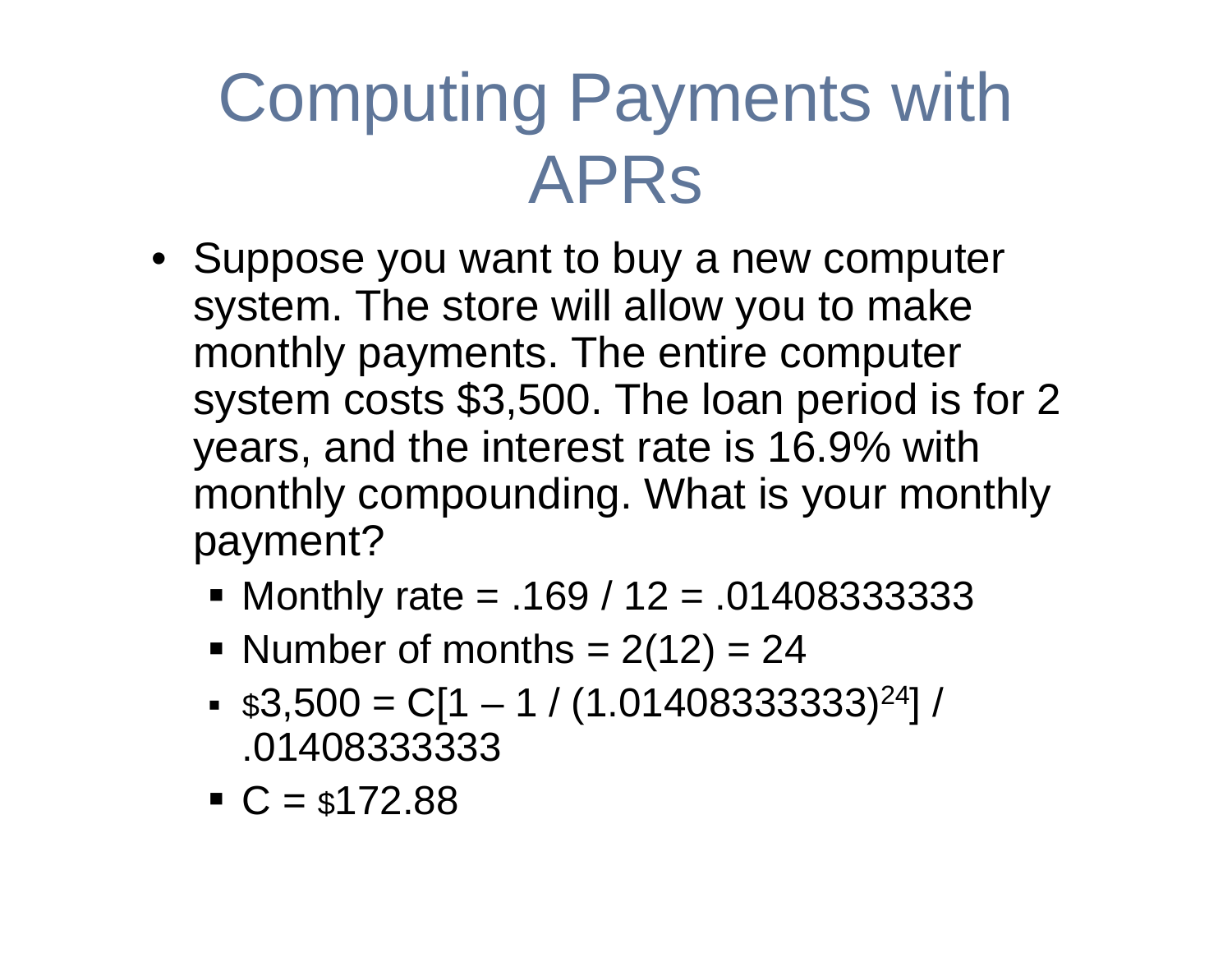# Future Values with Monthly **Compounding**

- • Suppose you deposit \$50 per month into an account that has an APR of 9%, based on monthly compounding. How much will you have in the account in 35 years?
	- Monthly rate = .09 / 12 = .0075
	- Number of months  $= 35(12) = 420$
	- $\bullet$  FV = \$50[1.0075<sup>420</sup> 1] / .0075 = \$147,089.22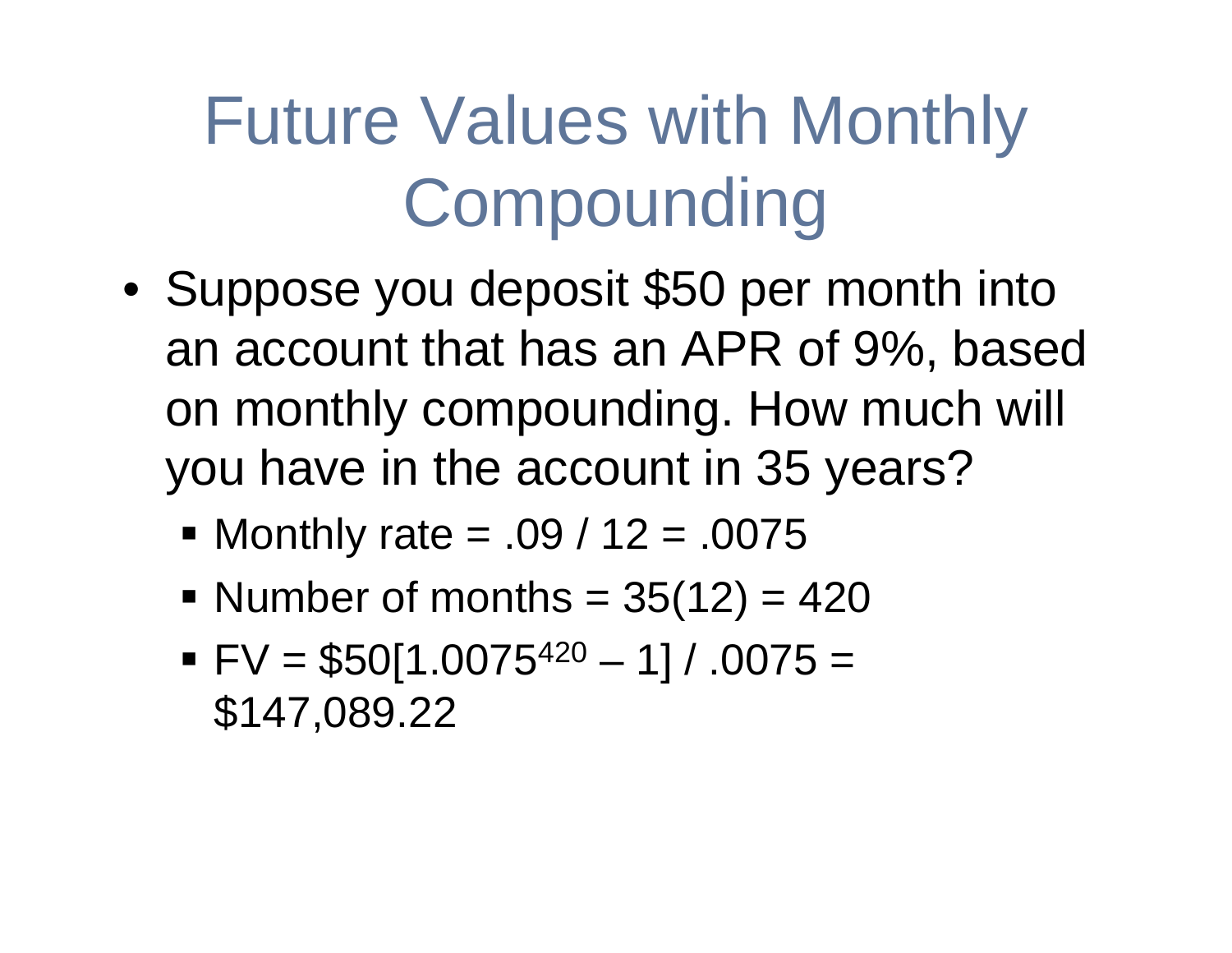# Present Value with Daily **Compounding**

- • You need \$15,000 in 3 years for a new car. If you can deposit money into an account that pays an APR of 5.5% based on daily compounding, how much would you need to deposit?
	- Daily rate = .055 / 365 = .00015068493
	- Number of days  $= 3(365) = 1,095$
	- $\textsf{FV} = $15,000 / (1.00015068493)^{1095} =$ \$12,718.56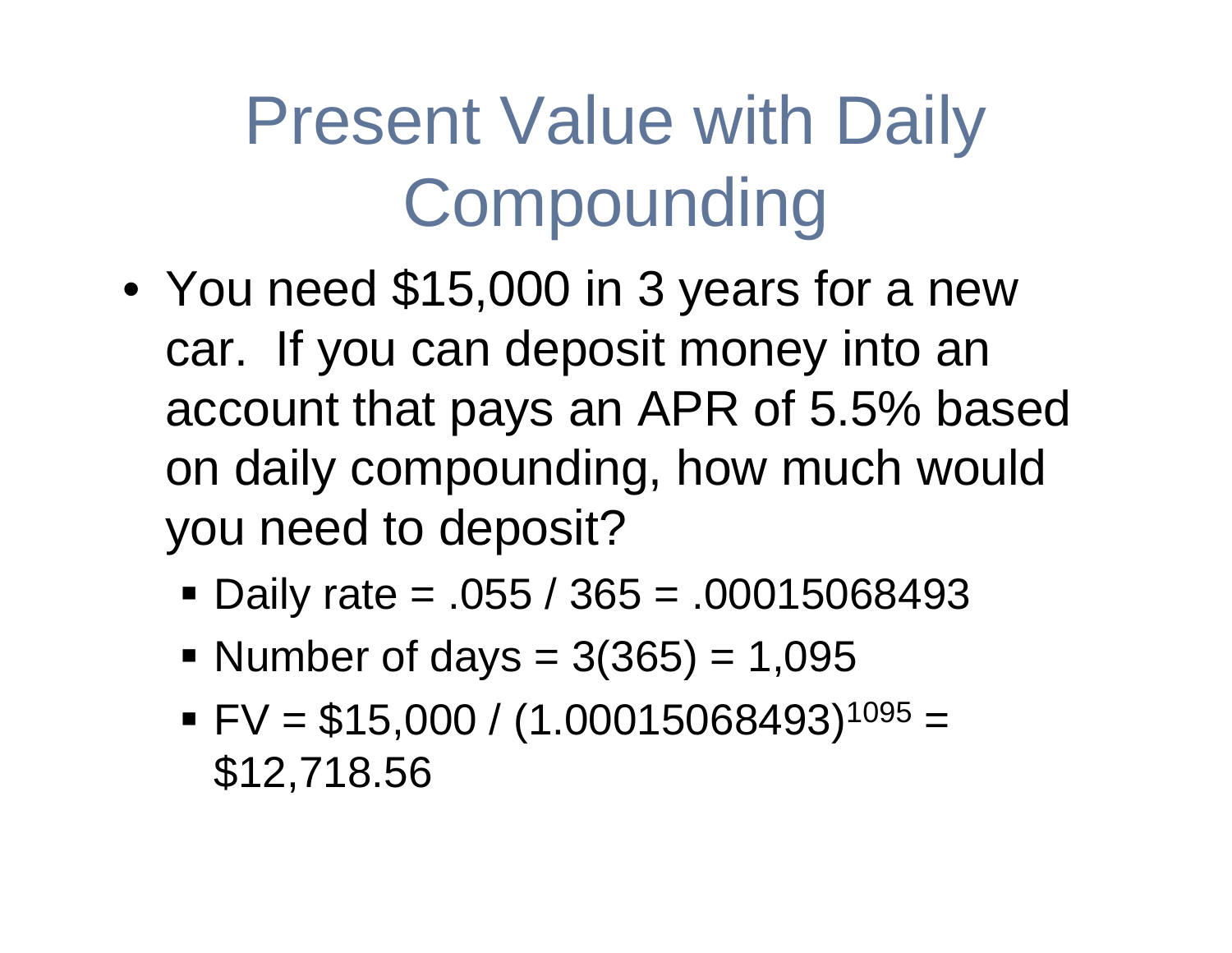## Quick Quiz: Part 5

- What is the definition of an APR?
- What is the effective annual rate?
- Which rate should you use to compare alternative investments or loans?
- Which rate do you need to use in the time value of money calculations?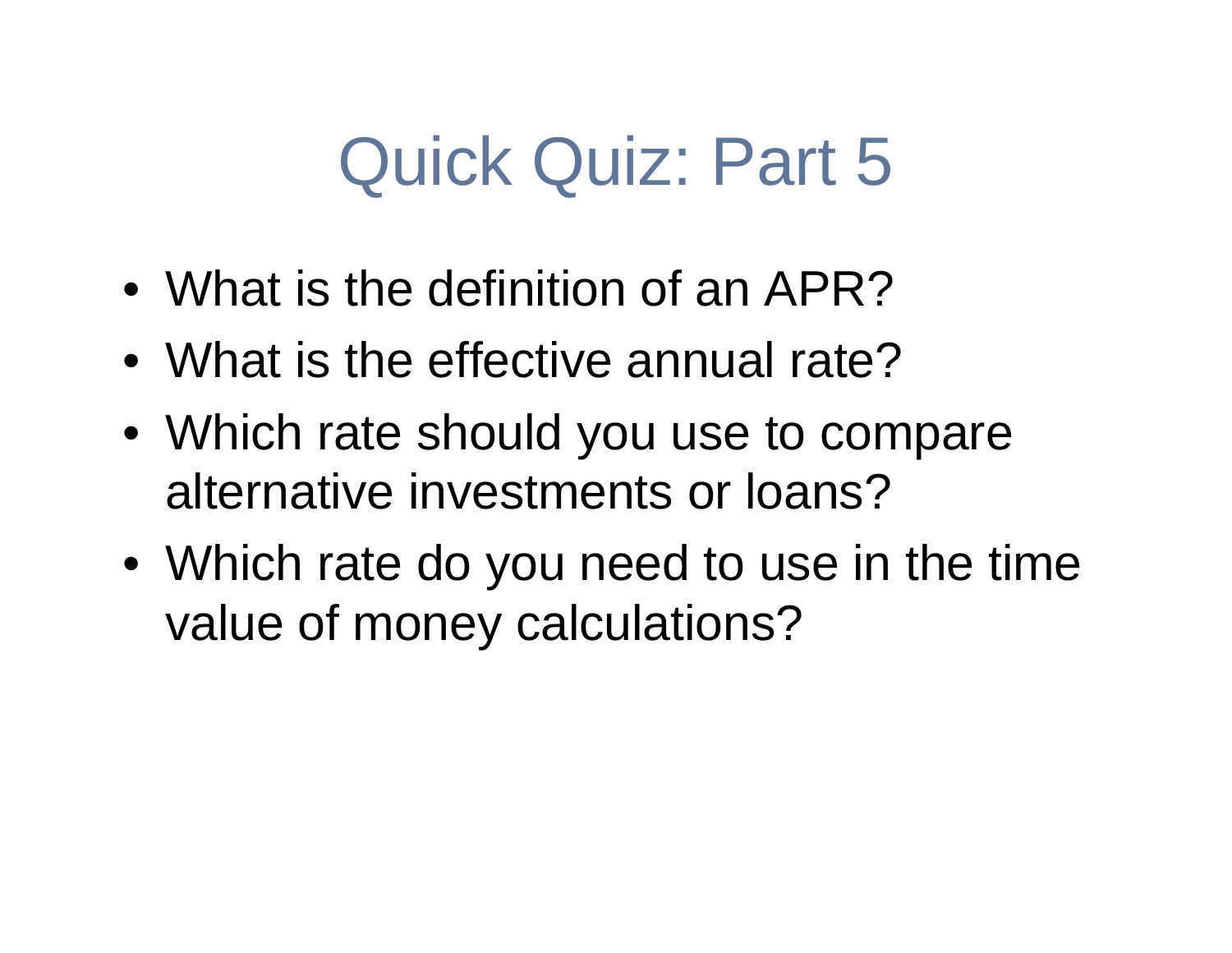### Pure Discount Loans – Example 5.11

- Treasury bills are excellent examples of pure discount loans. The principal amount is repaid at some future date, without any periodic interest payments.
- • If a T-bill promises to repay \$10,000 in one year and the market interest rate is 7 percent, how much will the bill sell for in the market?
	- $\bullet$  PV = \$10,000 / 1.07 = \$9,345.79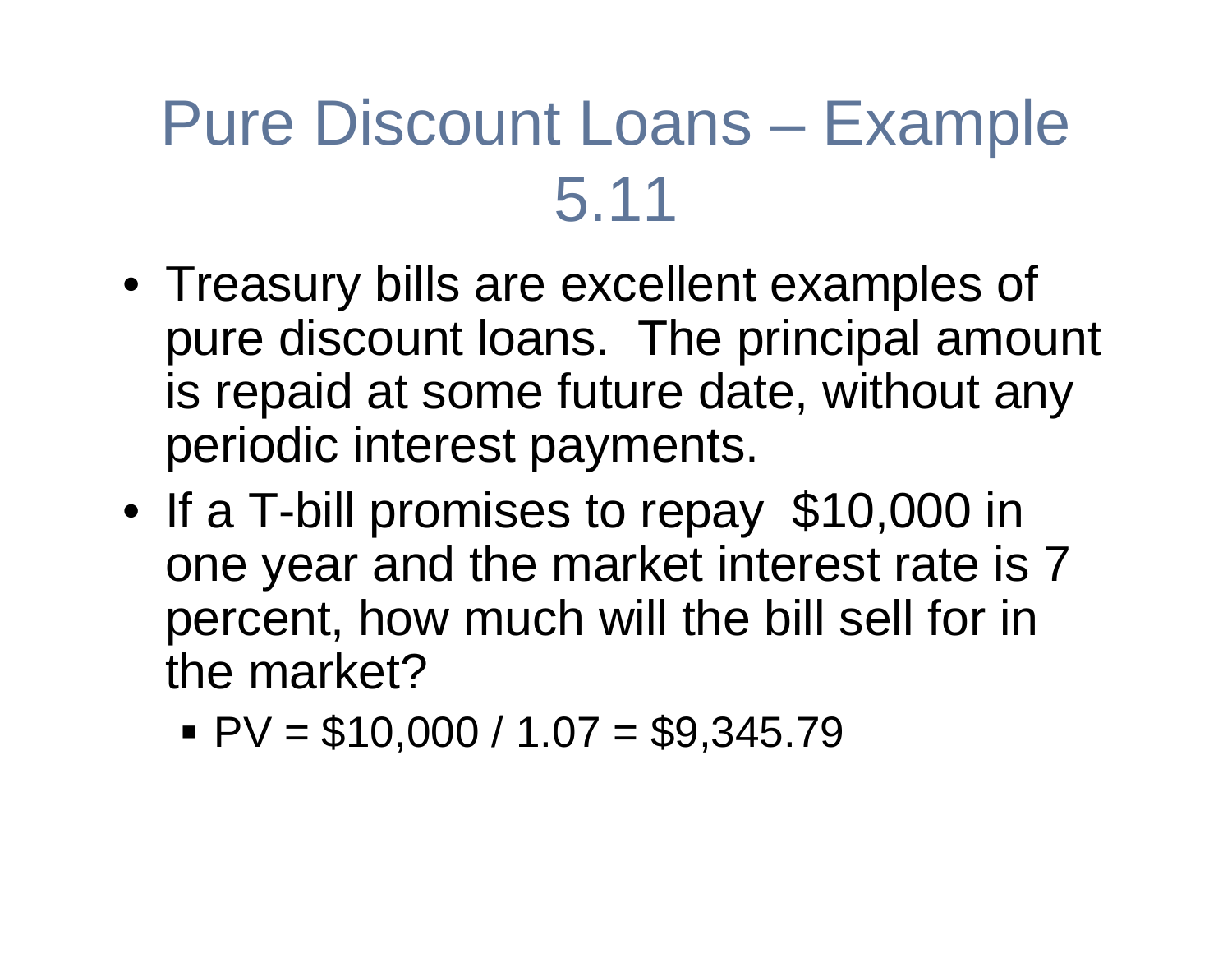# Interest-Only Loan - Example

- Consider a 5-year, interest-only loan with a 7% interest rate. The principal amount is \$10,000. Interest is paid annually.
	- What would the stream of cash flows be?
		- Years 1 4: Interest payments of .07(\$10,000) = \$700
		- Year 5: Interest + principal = \$10,700
- This cash flow stream is similar to the cash flows on corporate bonds. We will talk about them in greater detail later.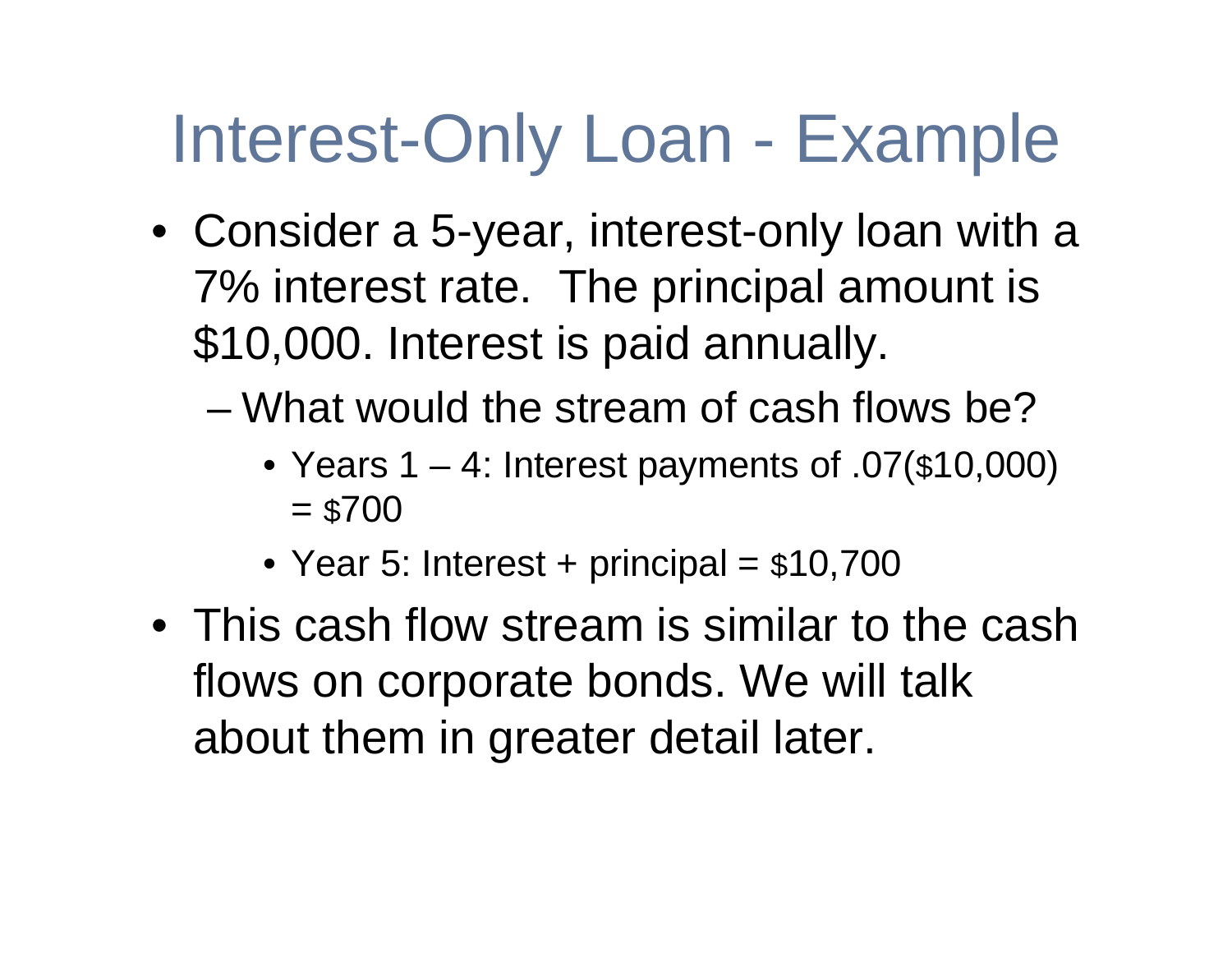# Amortized Loan with Fixed Payment - Example

- Each payment covers the interest expense; plus, it reduces principal
- Consider a 4-year loan with annual payments. The interest rate is 8% and the principal amount is \$5,000.
	- – What is the annual payment?
		- \$5,000 = C[1 1 / 1.084] / .08
		- $\bullet$  C = \$1,509.60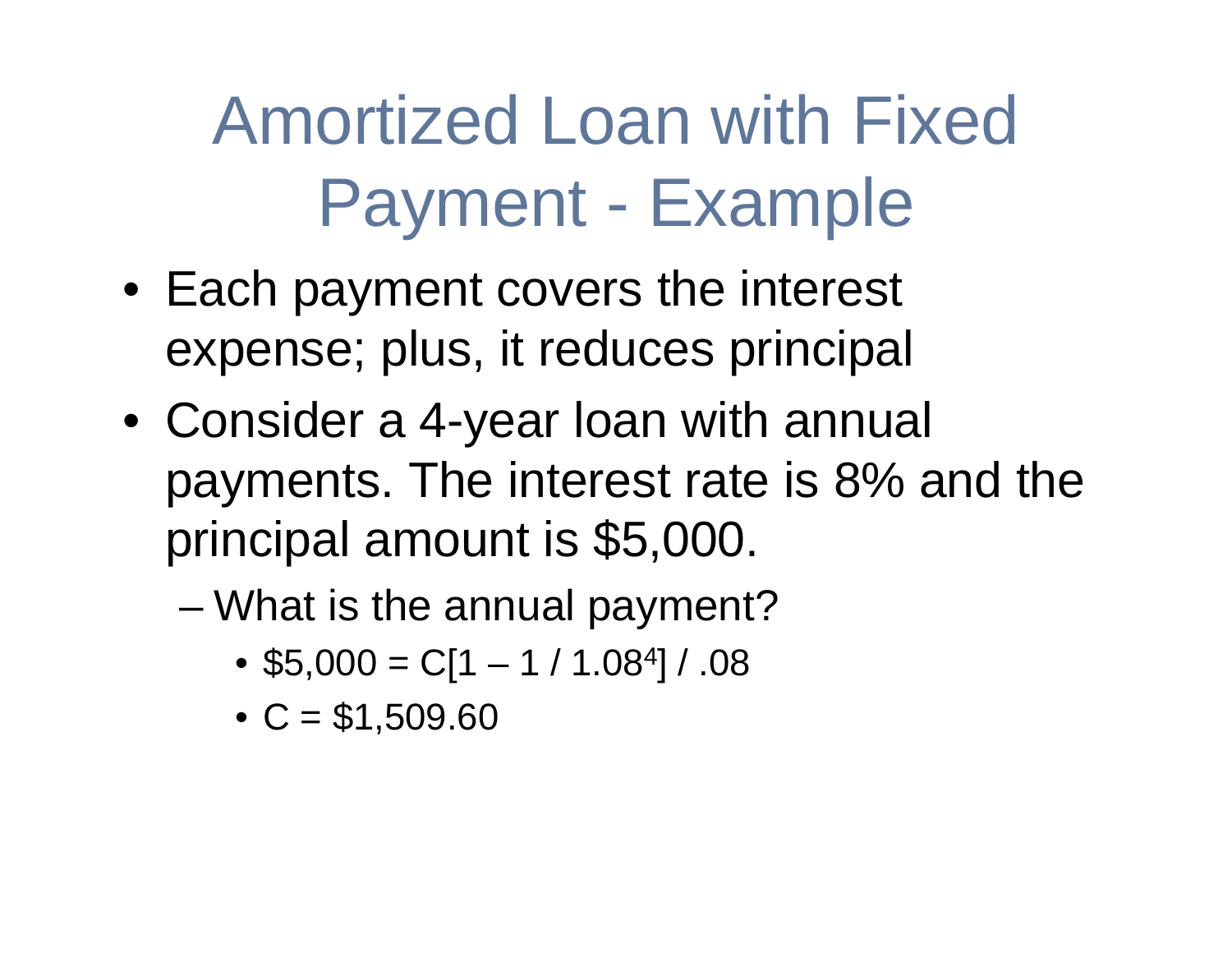## Quick Quiz: Part 6

- What is a pure discount loan? What is a good example of a pure discount loan?
- What is an interest-only loan? What is a good example of an interest-only loan?
- What is an amortized loan? What is a good example of an amortized loan?